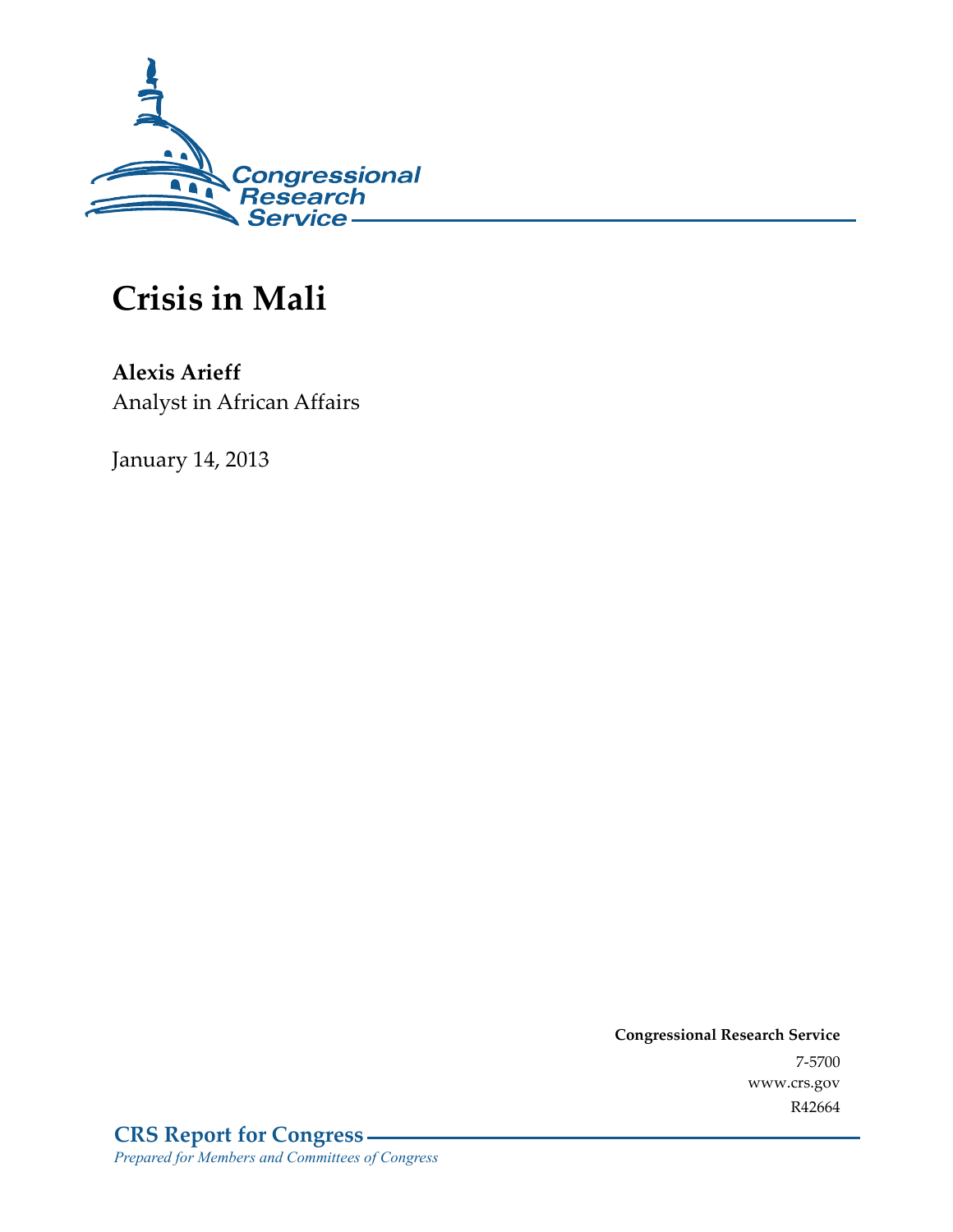## **Summary**

For the past year, Mali has been mired in overlapping security, political, and humanitarian crises. Islamist extremist groups expanded their presence in the country's vast, Saharan north following a March 2012 coup d'état that overthrew Mali's democratically elected government and led the military chain of command to collapse. The insurgents include Al Qaeda in the Islamic Maghreb (AQIM), a U.S.-designated Foreign Terrorist Organization, along with at least two loosely allied groups. In the capital, Bamako, located in the south, the interim government formed in the wake of the coup has suffered from internal divisions and military interference, and must contend with an economic recession and revenue shortages. Insecurity in northern Mali has displaced over 350,000 people and exacerbated regional food insecurity and poor humanitarian conditions.

On January 11, 2013, France launched military operations against insurgent targets in northern Mali, following a request from the Malian government for help in repelling insurgent advances toward the south. French operations mark a sudden and major shift in international responses to the situation in Mali. Previously, international efforts had focused on a French-backed proposal for a West African-led military intervention, negotiations with some armed groups in the north, and prospects for elections aimed at a more legitimate, effective government in Bamako. The planned regional intervention, termed the African-led International Support Mission in Mali (AFISMA), was authorized by the U.N. Security Council in December 2012. However, AFISMA was widely seen as requiring many months to prepare. During the planning for AFISMA, serious questions have also been raised concerning Malian and regional troops' military capacity and will, as well as the potential cost and humanitarian consequences of regional deployments.

The United States may provide logistical support to ongoing French operations, as France has requested. The Obama Administration may also provide support to regional troop contributors as France and regional leaders attempt to accelerate African deployments under AFISMA. Prior to the French intervention, U.S. policymakers had reportedly debated the potential for unilateral action against terrorist actors in Mali. The Obama Administration has also called for Mali to organize national elections, and has supported regional efforts to mediate a way out of Mali's political standoff and contain violent extremism from spreading more widely in the region.

Congress plays a role in shaping U.S. policy toward Mali through its authorization and appropriation of foreign aid and defense programs, and through its oversight activities. Direct U.S. assistance to the Malian security forces—in addition to several other types of foreign aid has been suspended in line with congressionally mandated restrictions triggered by the coup, which was led by a prior participant in a U.S. training program. The aid restrictions do not affect humanitarian assistance, of which the United States is the leading bilateral donor in the region.

The situation in Mali challenges U.S. goals of promoting stability, democracy, civilian control of the military, and effectively countering terrorist threats in Africa. It also raises questions regarding the strategic design and effectiveness of previous U.S. efforts to do so. Looking forward, Congress may consider issues related to how, and to what extent, to support French and regional military deployments to Mali; whether unilateral U.S. action is required or wise; how to assess previous U.S. security engagement in Mali and the region; and future U.S. aid, including humanitarian assistance. Congress may also consider the possible implications of the situation in Mali for broader U.S. counterterrorism and good governance efforts in Africa and beyond.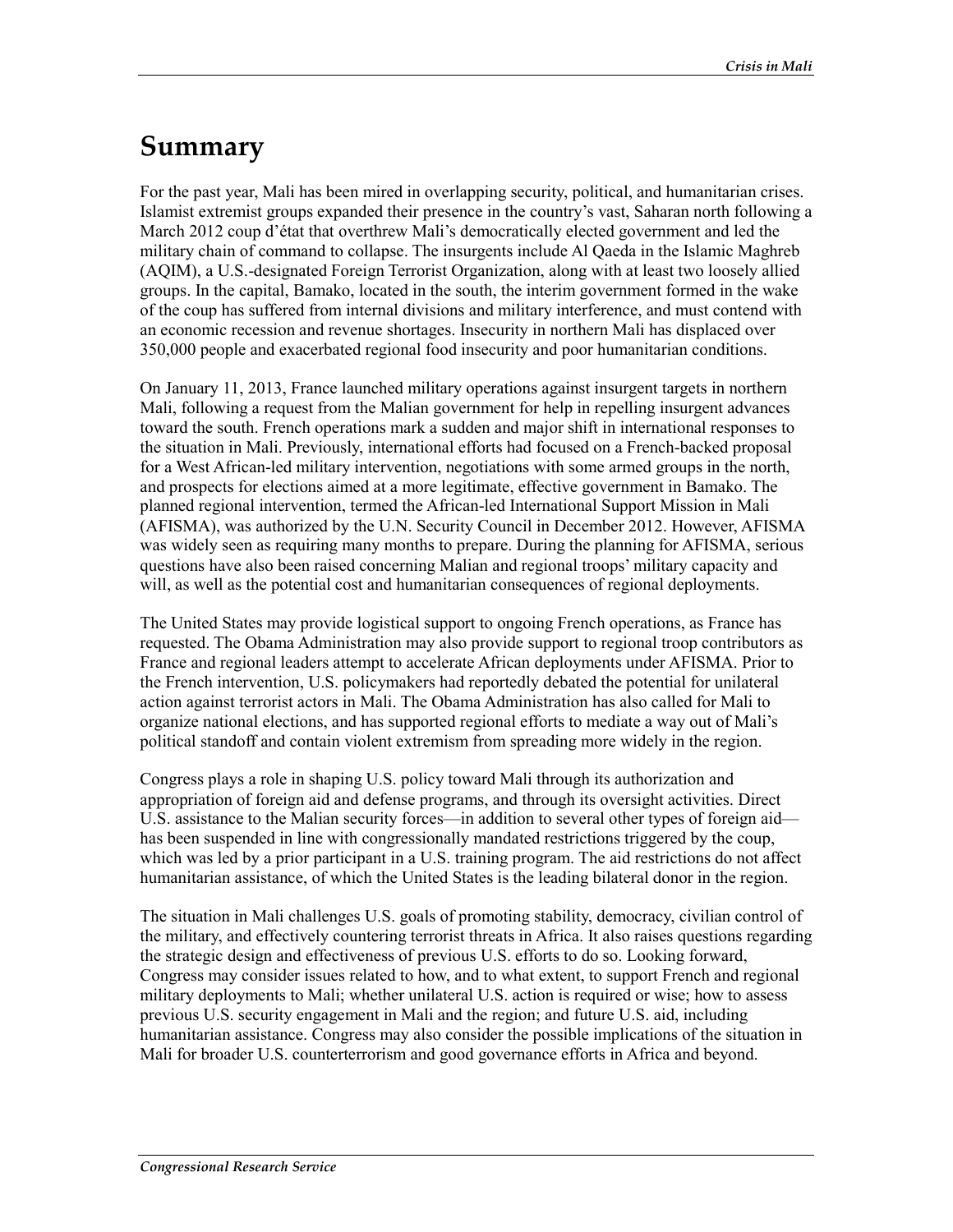## Contents

## Figures

| Figure 1. Map of Population Displacements and Insurgent Group Concentrations as of |  |
|------------------------------------------------------------------------------------|--|
|                                                                                    |  |
|                                                                                    |  |

## Contacts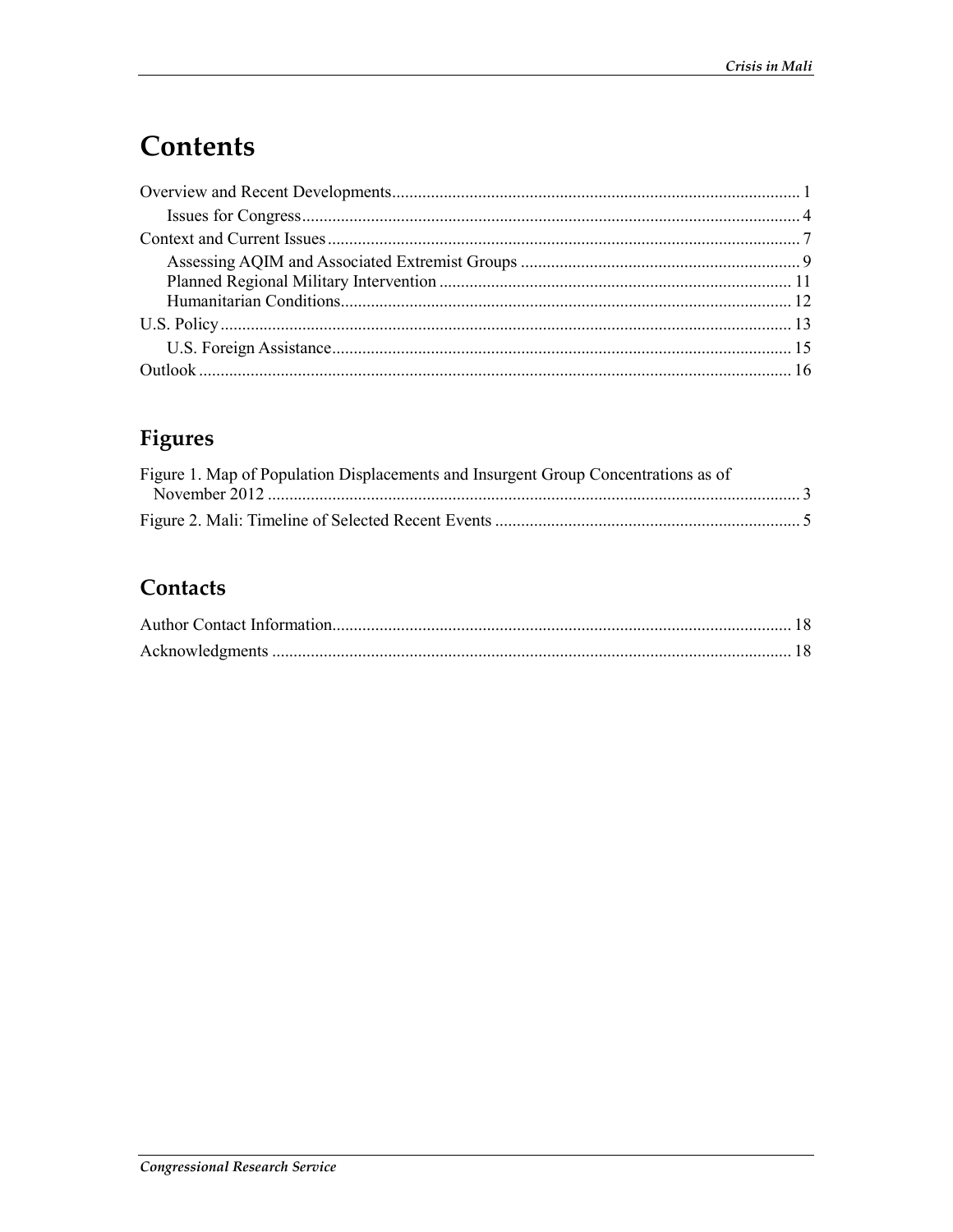## **Overview and Recent Developments**

For the past year, Mali has been mired in overlapping security, political, and humanitarian crises. After Mali's government was overthrown in a military coup in March 2012, insurgents, capitalizing on the ensuing power vacuum, seized much of the country's vast and sparsely populated northern territory. As of early January 2013, three loosely connected Islamist extremist groups—including Al Qaeda in the Islamic Maghreb (AQIM), a U.S.-designated Foreign Terrorist Organization—reportedly controlled all major towns in the north, an area roughly the size of Texas (see map, **Figure 1**, below). While the number of Islamist insurgent combatants appears to be small, they have become increasingly entrenched, ousting an ethnic Tuareg separatist group with which they were initially allied and recruiting adherents among local populations.<sup>1</sup> Meanwhile, the post-coup, nominally civilian-led government in Bamako has been weakened by internal divisions and military interference, while years of corruption and mismanagement appear to have hollowed out many state institutions. Mali's leaders also face stark economic constraints amid a national recession and revenue crisis.<sup>2</sup> A regional food security crisis, exacerbated by population displacements from northern Mali, also continues to cause suffering.

On January 11, 2013, France launched military air strikes and ground operations against insurgent targets in northern Mali after Islamist fighters—following months of stalemate—suddenly advanced toward the south and defeated Malian military forces in the town of Konna. The United States is sharing information with French forces and is also considering providing logistics and surveillance. The United Kingdom and other European states are also providing support.<sup>3</sup> French President François Hollande has justified the intervention based on the Malian government's request for assistance, portraying the intervention as necessary to prevent the Malian capital from falling into terrorist hands, and additional French deployments in Bamako as helping to protect some 6,000 French citizens.<sup>4</sup> French troop reinforcements in Bamako may also be aimed at deterring actors who might try to further destabilize or attack Mali's interim government.

French Foreign Minister Laurent Fabius stated on January 13 that the duration of French operations was "a question of weeks." At the same time, news reports have indicated that the extremist insurgents are better trained and equipped than French forces anticipated.<sup>5</sup> In addition, given that the Malian military is internally divided, lacks the capacity to effectively project force, has been implicated in human rights abuses, and is very small (totaling some 7,000 troops prior to the defections and military defeats of the past year), it is uncertain whether Malian forces will be able to effectively follow up on French military strikes by securing and holding territory. In a radio interview, Oumar Ould Hamaha, a Malian insurgent commander who has been associated

<sup>&</sup>lt;sup>1</sup> This report uses the term *Tuareg* to refer to the internally diverse ethnic community in the Sahara/Sahel whose members refer to themselves as *Kel Tamasheq*. The Tuareg separatist National Movement for the Liberation of Azawad (MNLA) was formed in 2011, when Tuareg combatants returning to Mali from Libya joined with other former rebels. The MNLA initially reportedly fought alongside elements of the Malian extremist group Ansar al Deen and of AQIM; however, since July, the Islamist armed groups have largely defeated the MNLA's forces.

<sup>&</sup>lt;sup>2</sup> See Earl Gast, USAID Assistant Administrator for Africa, testimony before the House Foreign Affairs Subcommittee on Africa, Global Health, and Human Rights, June 29, 2012; and International Crisis Group (ICG), *Mali: Pour une action internationale résolue et concertée*, September 24, 2012.

<sup>&</sup>lt;sup>3</sup> Associated Press (AP), "US Helping Support French Mali Operation" and Reuters, "U.S. Sharing Intelligence on Mali With France, Eyes Other Support," January 14, 2013.

<sup>4</sup> French Presidency, "Déclaration du Président de la République sur la situation au Mali," January 11, 2013.

<sup>&</sup>lt;sup>5</sup> Agence France Presse (AFP), "'Mali Islamists Much Stronger Than Expected,' France Says," January 13, 2013;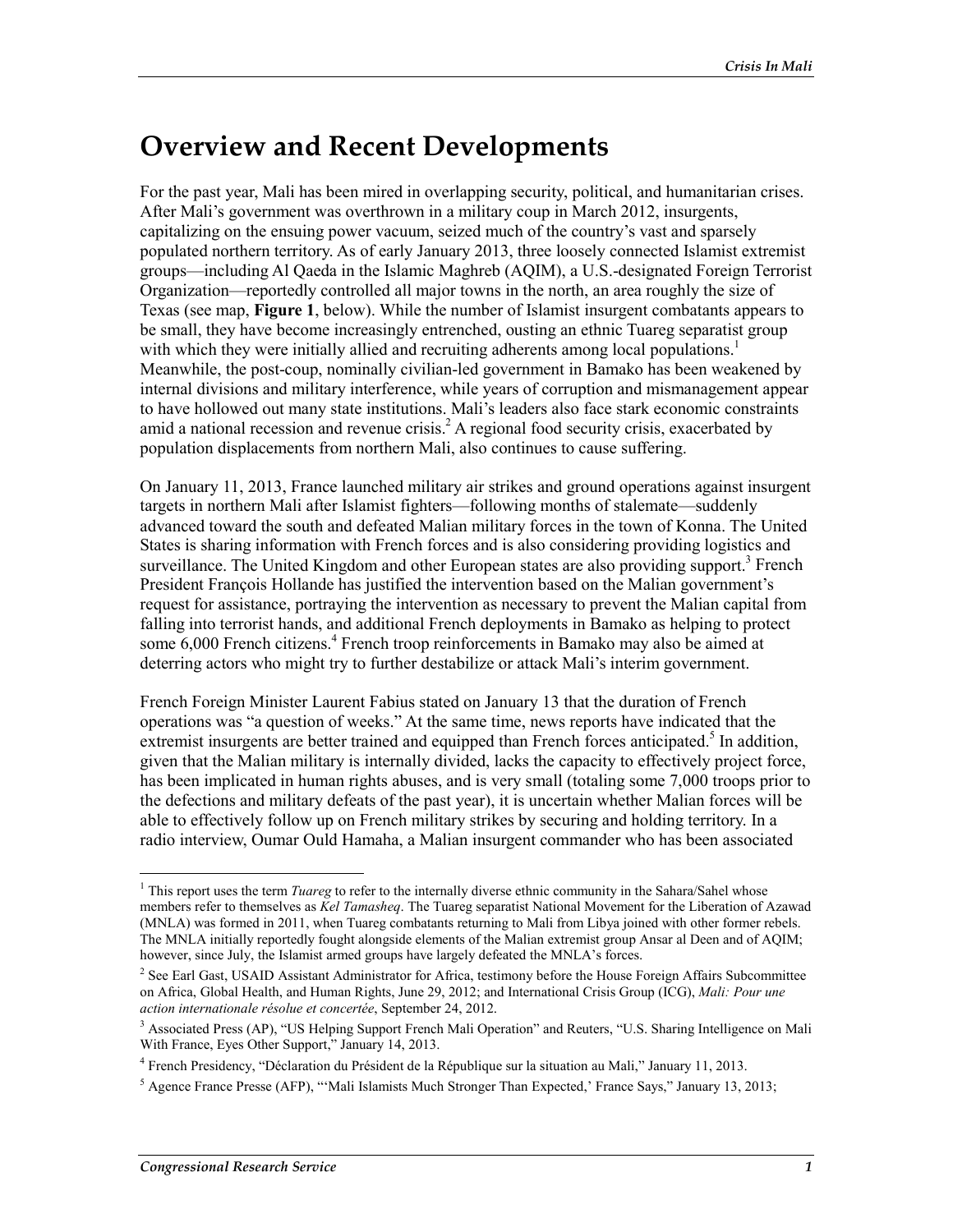with all three main Islamist extremist groups in the north, threatened France with "a trap which is much more dangerous than Iraq, Afghanistan, or Somalia."6

The French operations mark a major shift in the context of international responses to the situation in Mali. Previously, efforts had focused on a French-backed proposal for a regional military intervention to support Malian efforts to retake the north, on negotiations with some armed groups in the north, and on prospects for forging a more legitimate, effective government in Bamako. The proposed regional force, dubbed the African-led International Support Mission in Mali (AFISMA), was authorized to assist in training the Malian security forces and to support them in recovering and stabilizing northern territory, under U.N. Security Council Resolution 2085 on December 20, 2012. However, a regional deployment was widely seen as requiring many months to prepare, pending anticipated internationally assisted training and restructuring of the Malian military, which was expected to lead operations to retake the north. Serious questions have also been raised concerning regional troops' military capacity, commitment, and human rights records, as well as the potential cost and humanitarian consequences of such an operation. AFISMA deployments are now being accelerated in the context of French operations. News reports have estimated AFISMA's potential cost at \$200 million-\$500 million.

Prior to French intervention, regional and Western leaders had warned of a rising threat to international security associated with an expansion of AQIM's influence and scope of operations in Mali, a possible spread of violent extremist ideology, and state fragmentation. The main armed Islamist groups in the north—AQIM, Ansar al Deen (or, Ansar al Dine, "Defenders of the Faith"), and the Movement for Unity and Jihad in West Africa (MUJWA, a.k.a. MUJAO after its French acronym)—appear to coordinate their actions and share personnel. Reports of foreign fighters from elsewhere in Africa and beyond have heightened concerns, as have reported links between the extremists and transnational smuggling networks, including drug traffickers.<sup>7</sup>

A U.N. report estimated the total number of "core combatants" of the armed groups in northern Mali at "around 3,000" adding that insurgents were actively recruiting and had "relatively sophisticated equipment obtained from Libya" and from Malian stocks.<sup>8</sup> Other reports have estimated extremist forces at 4,000-6,000 or up to 15,000 combatants.<sup>9</sup> Extremist groups have imposed harsh behavioral and dress codes on local residents in the north and have carried out amputations and executions, inspired by an extremely conservative interpretation of *sharia* (Islamic law). They have also targeted historic and cultural sites, including UNESCO World Heritage-designated ancient mosques and tombs; recruited child soldiers; and committed other abuses. Mali's security forces, who reportedly suffer from internal divisions and lack of capacity, have also been implicated in serious abuses, including torture and disappearances.<sup>10</sup>

<u>.</u>

<sup>6</sup> Steven Erlanger, Alan Cowell, and Adam Nossiter, "Malian Town Falls to Islamist Rebels, France Says, *The New York Times*, January 14, 2013.

 $<sup>7</sup>$  Mali—like other countries in West Africa—is reportedly a regional transit point in the flow of cocaine between South</sup> America and Europe. Some reports reference possible AQIM involvement in the trafficking. See, for example, the Mali country report in State Department, *2012 International Narcotics Control Strategy Report (INCSR)*, March 7, 2012.

<sup>8</sup> *Report of the Secretary-General on the Situation in Mali*, U.N. doc. S/2012/894, November 29, 2012.

<sup>&</sup>lt;sup>9</sup> "Mali: Report on Jihadists' Military Capabilities, Weapons," Jeune Afrique, November 12, 2012; "French Endeavor to Convince Algerian Leader of Mali-based Terrorist Threat," *Le Canard Enchaîné*, December 12, 2012; both via U.S. government Open Source Center.

<sup>&</sup>lt;sup>10</sup> See Human Rights Watch (HRW), Testimony of Corinne Dufka before the Senate Foreign Relations Committee, "Addressing Developments in Mali: Restoring Democracy and Reclaiming the North," December 5, 2012.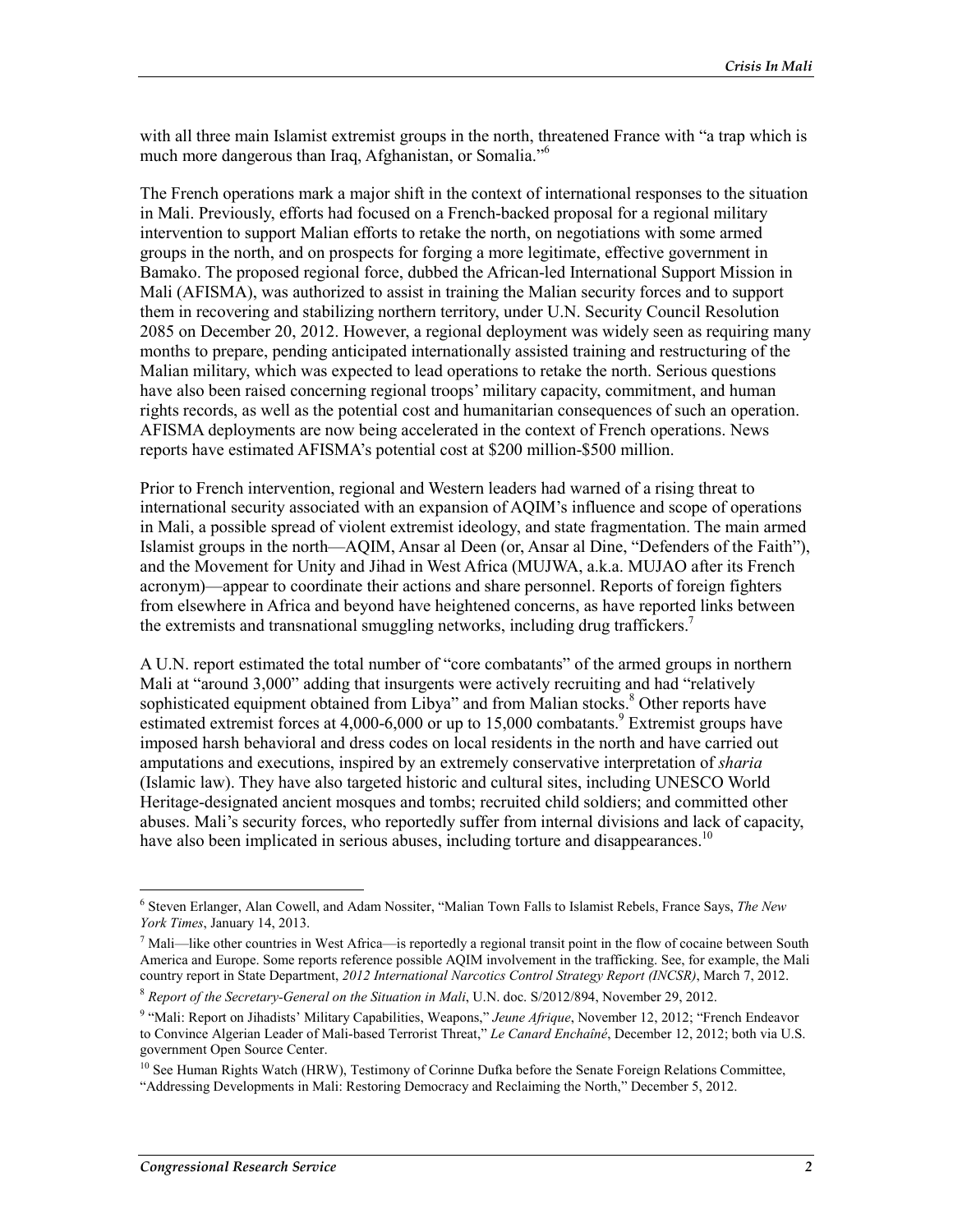

**Figure 1. Map as of January 11, 2013** 

Map created by CRS using Esri basemaps, Google Earth city coordinates, and news reports.

**Source:** CRS. Basemap created by Hannah Fischer using Esri Data 2012. Projection: Winkle II, November 29, 2012. Sources of information depicted include U.N. High Commissioner for Refugees (UNHCR) data, U.S. Agency for International Development (USAID) humanitarian updates, news reports, and CRS interviews.

**Notes:** Insurgent group concentrations are approximate and shifting – particularly in the context of French military operations – and are based on open-source accounts. IDP refers to Internally Displaced Persons.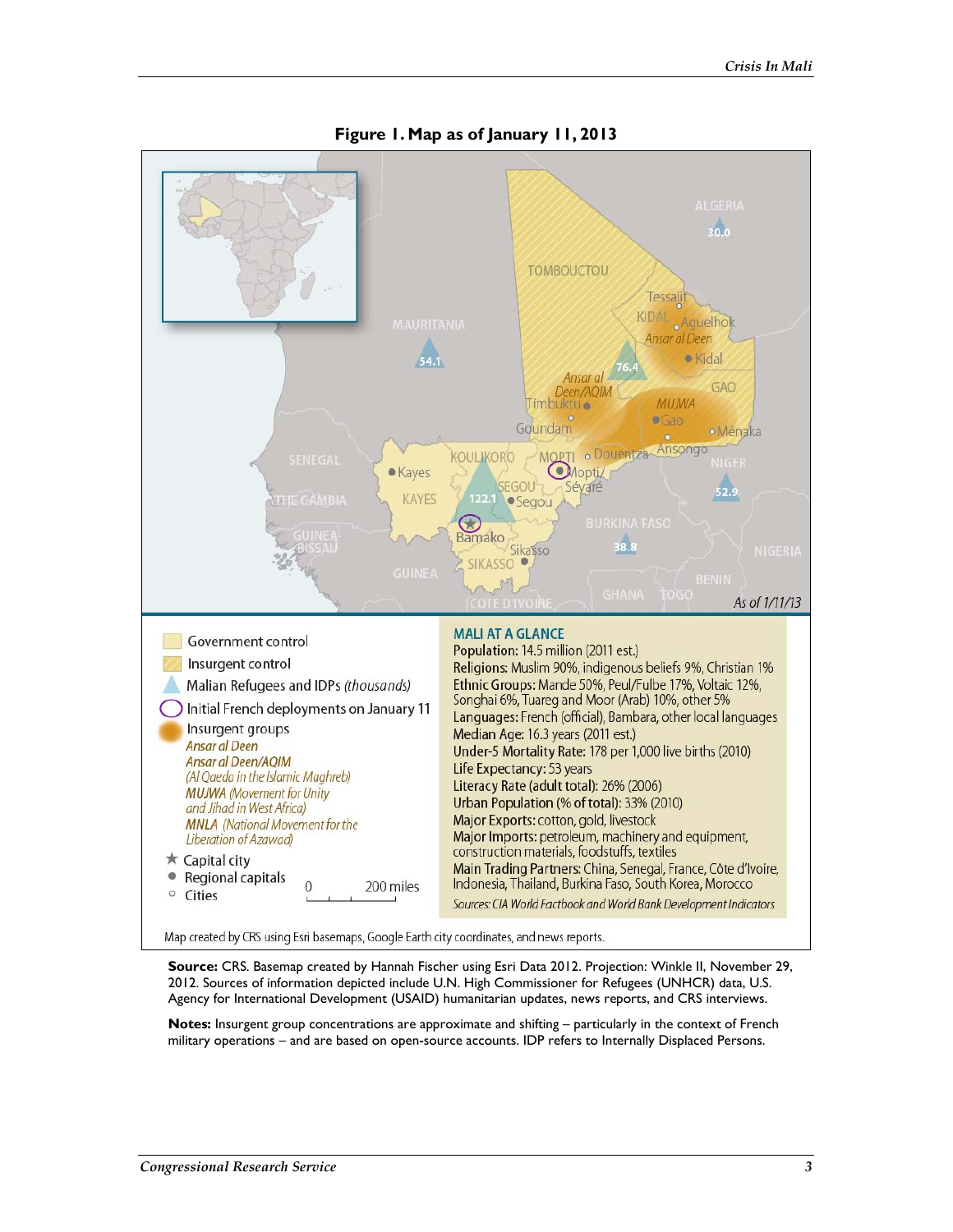### **Issues for Congress**

Congress plays a key role in shaping U.S. policy toward Mali through its authorization and appropriation of foreign aid and defense programs, and through its oversight. Bilateral security assistance to the Malian military has been suspended in line with congressionally mandated restrictions triggered by the coup. U.S. support for French and regional military operations could prompt the reallocation of resources previously appropriated by Congress for other aims, and/or a request for new funding. Congress may also assess prior U.S. security engagement in Mali and the wider region, and examine the implications of various policy options in Africa and beyond.

The evaluation of the threat posed by AQIM and affiliated groups may well be a key factor driving the U.S. approach to northern Mali. The Sahel has historically been seen as peripheral to core U.S. interests, although U.S. security engagement has grown over the past decade, and concerns have grown in light of ongoing political change and uncertainty in North Africa. News reports in 2012 claimed that the Obama Administration was contemplating unilateral strikes in northern Mali, reportedly prompting a debate over whether such strikes would require new legal authorization from Congress.<sup>11</sup> While a delay in confronting the groups in Mali could have served to their advantage, a military response also carries significant risks. Besides being operationally challenging due to the harsh and remote Saharan terrain, military action could provoke otherwise noncohesive groups to rally around anti-southern or anti-Western sentiment, to boost recruitment, or to launch new attacks on Western or regional targets. The insurgents' response to French (and potentially other international) operations remains to be seen, as does the Malian military's ability and will to capitalize on outside assistance.

The United States is the leading provider of humanitarian aid in response to the regional food security crisis, and has allocated \$119.3 million over the past year for drought- and conflictaffected Malians. The issue of humanitarian access could rise on the international policy agenda if armed groups in northern Mali turn against aid agencies, or if concerns arise over the potential diversion of aid to terrorist groups.<sup>12</sup> Prior to direct French intervention, humanitarian and human rights groups had warned of the potential negative humanitarian consequences of a military intervention by neighboring states in northern Mali.<sup>13</sup>

Before the coup, successive U.S. Administrations and many nongovernment observers viewed Mali as a democratic success, despite governance challenges—particularly in the north—and indications that the Malian public increasingly resented perceived state corruption and cronyism. Mali has been a longtime recipient of U.S. development aid, with modest gains achieved by health, education, and food security programs. U.S. military professionalization training emphasized civilian control and respect for human rights. Developments over the past year may bring into question the effectiveness of these programs and have jeopardized joint U.S.-Malian accomplishments in all of these areas.

<sup>&</sup>lt;sup>11</sup> There have been unconfirmed reports of air strikes of unidentified origin in the north. On U.S. policy deliberations, see, e.g., Greg Miller and Craig Whitlock, "White House Secret Meetings Examine al-Qaeda Threat in North Africa," *The Washington Post*, October 1, 2012; Kimberly Dozier, "White House Widening Covert War in North Africa," Associated Press, October 2, 2012; and Julian E. Barnes and Evan Perez, "Terror Fight Shifts to Africa," *Wall Street Journal*, December 7, 2012.

<sup>12</sup> Such dynamics have challenged U.S.-funded humanitarian efforts in Somalia. See CRS Report R42046, *Horn of Africa Region: The Humanitarian Crisis and International Response*, coordinated by Rhoda Margesson.

<sup>&</sup>lt;sup>13</sup> HRW, "Mali: Rising Ethnic Tensions Threaten New Violence," op. cit.; BBC, "Mali Intervention by ECOWAS: Refugee Fears," December 14, 2012.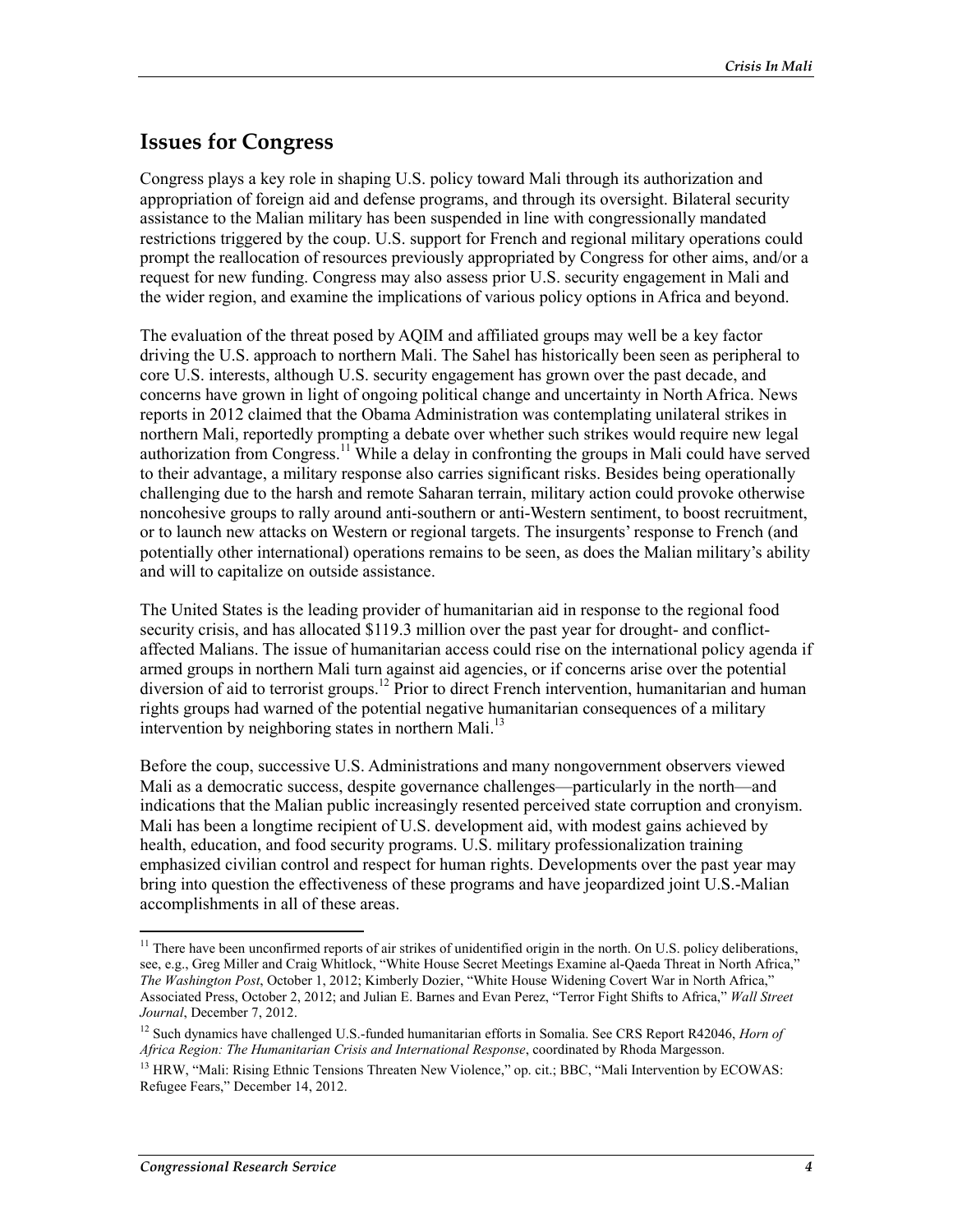| November 24-25.<br>Five Europeans<br>kidnapped by AQIM<br>in two incidents in<br>northern and eastern<br>Mali. A German<br>tourist is killed.          |                                                                               | February. U.S.<br>Defense Department<br>cancels annual<br>regional military<br>exercise due to be<br>held in Mali. U.S.<br>military airdrops<br>supplies to besieged<br>Malian troops in<br>Tessalit. |                                                                       | March 29-April 2.<br>MNLA, fighting<br>alongside Islamist<br>Ansar al Deen<br>militants, seizes<br>control of the north.<br><b>AQIM</b> commanders<br>appear in public in<br>Timbuktu. | May 1-2. Clashes<br>between junta<br>forces and<br>deposed president<br>lead to reports of<br>human rights<br>abuses meted out<br>by forces loyal to<br>Sanogo.                                                                                                                 | commandos loyal to | May 22. Interim<br><b>President Traore</b><br>beaten by<br>protesters and<br>departs for<br>treatment in<br>France, leaving a<br>power vacuum in<br>Bamako, Traore<br>doesn't return until<br>late July. | September. Mali's<br>government for<br>first time explicitly<br>calls for<br>international<br>support for military<br>operations in the<br>north. MUJWA<br>advances south to<br>take Douentza. | December 11.<br>Prime Minister<br>Cheick Modibo<br>Diarra arrested on<br>Sanogo's orders,<br>resigns. Traore<br>appoints Diango<br>Cissoko to<br>replace Diarra. | December 20.<br>U.N. Security<br>Council<br>Resolution<br>2085<br>authorizes<br>African-led<br>International<br>Support<br>Mission in Mali<br>(AFISMA). |
|--------------------------------------------------------------------------------------------------------------------------------------------------------|-------------------------------------------------------------------------------|-------------------------------------------------------------------------------------------------------------------------------------------------------------------------------------------------------|-----------------------------------------------------------------------|----------------------------------------------------------------------------------------------------------------------------------------------------------------------------------------|---------------------------------------------------------------------------------------------------------------------------------------------------------------------------------------------------------------------------------------------------------------------------------|--------------------|----------------------------------------------------------------------------------------------------------------------------------------------------------------------------------------------------------|------------------------------------------------------------------------------------------------------------------------------------------------------------------------------------------------|------------------------------------------------------------------------------------------------------------------------------------------------------------------|---------------------------------------------------------------------------------------------------------------------------------------------------------|
| October 2011.<br>Tuareg<br>combatants<br>return to Mali<br>from Libya.<br>National<br>Movement for<br>the Liberation of<br>Azawad (MNLA)<br>is formed. | January 2012.<br>at Aguelhok<br>signs of AQIM<br>on Bamako to<br>protest poor | Massacre of Malian<br>troops and civilians<br>reportedly exhibits<br>involvement. Malian<br>military wives march<br>conditions of troops.                                                             | into coup d'etat<br>headed by Capt.<br>order, threatens<br>sanctions. | March 21-22. Junior<br>officer mutiny spirals<br>Amadou Sanogo.<br>ECOWAS calls for<br>return to constitutional                                                                        | April 6-12. MNLA<br>declares independent<br>state. Divisions among<br>armed groups<br>increasingly apparent.<br>ECOWAS brokers<br>agreement in which the<br>junta will cede power to<br>a civilian government<br>lead by Dioncounda<br>Traore, former speaker<br>of parliament. |                    | May 21. ECOWAS<br>brokers second<br>agreement in<br>which Sanogo is<br>granted status of<br>former head of<br>state, and Traore<br>can rule for a year<br>prior to elections.                            | June. MUJWA, an<br><b>AQIM splinter</b><br>faction, ousts<br>MNLA from key<br>city of Gao. MNLA<br>increasingly in<br>retreat in the north.                                                    | December 10.<br>European Union<br>approves<br>concept for a<br>mission to train<br>and restructure<br>the Malian<br>security forces.                             | January 11,<br><b>2013. France</b><br>launches<br>military<br>operations in<br>northern Mali.                                                           |

#### **Figure 2. Mali: Timeline of Selected Recent Events**

**Sources:** News accounts, multilateral organization reports, CRS interviews.

**Note:** Further analysis of recent events is available from CRS on request.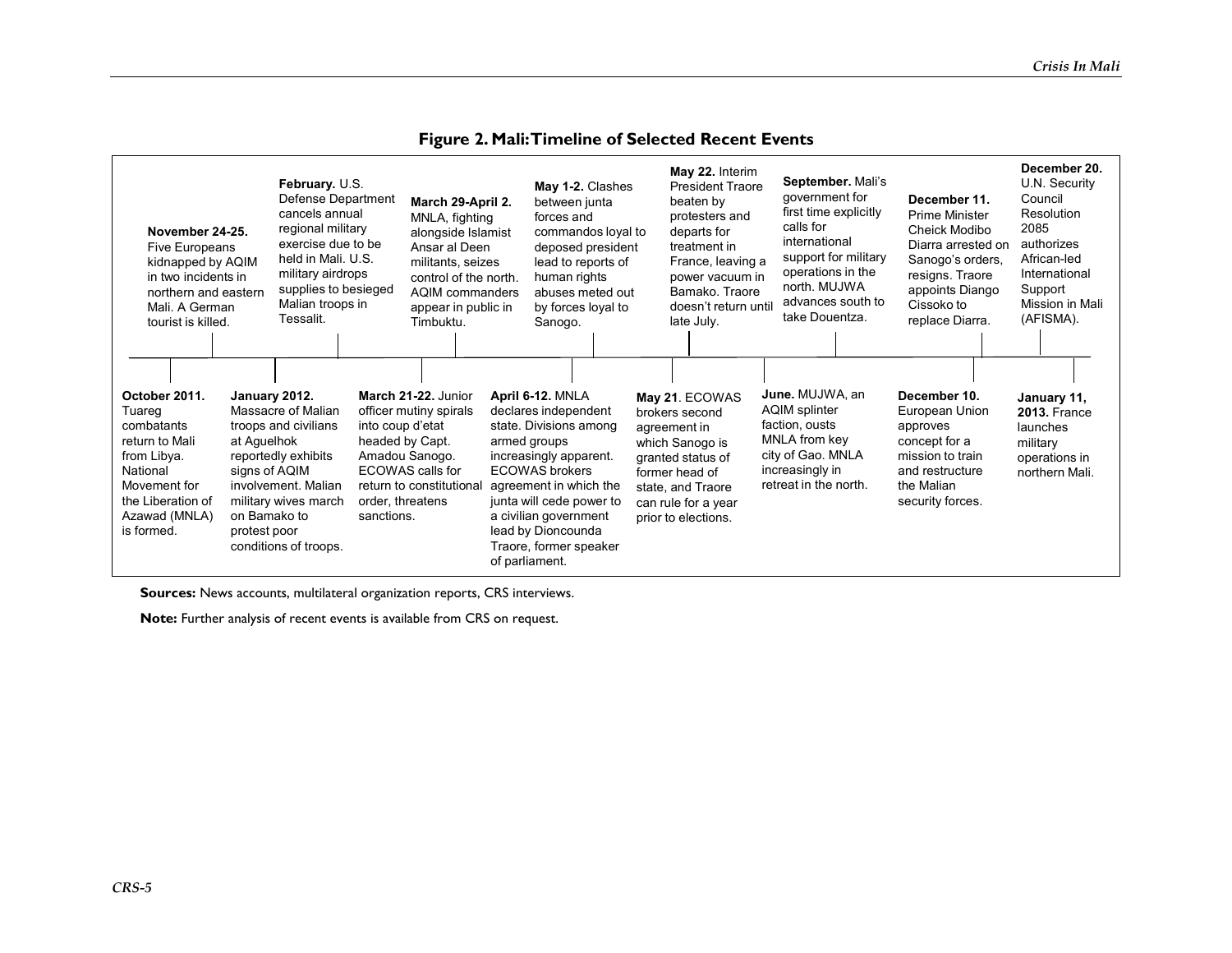#### **Background on Mali**

**Politics.** Mali peacefully gained independence from France in 1959, initially as part of a short-lived federation with Senegal. Founding President Modibo Kéïta installed a one-party, socialist-leaning dictatorship. In 1968, Kéïta was ousted in a military coup by Moussa Traoré, who went on to serve as president for over two decades. (Former Prime Minister Modibo Diarra, who resigned on December 11, is Traoré's son-in-law.) Starting in 1989, Malians increasingly began calling for multiparty democracy, echoing movements that emerged across Africa at the end of the Cold War. In 1991, Amadou Toumani Touré (popularly known as ATT) overthrew Traoré in a military coup and organized democratic elections. Longtime opposition activist Alpha Oumar Konaré was elected president. Mali's growing reputation for democratic rule was enhanced in 2002, when Konaré stepped down at the end of two constitutionally permitted terms, and ATT, running as an independent and leveraging his reputation as Mali's "soldier of democracy," was elected president. It was Mali's first democratic transition between civilian leaders.

ATT, who was reelected in 2007, pursued a broad and flexible ruling coalition and a style that he referred to as "consensus" politics, in the absence of clear ideological preferences or platforms among political parties. This system appears to have incentivized corruption and patronage among political elites, or at least contributed to public perceptions that the system was corrupt. Civil society, likewise, largely revolved around the centers of political power and state patronage. As of early March 2012, the future of the "consensus" system was uncertain, given ATT's stated determination to step down once elections scheduled for April 2012 were held, and his lack of a clear successor. Anxiety over an anticipated political vacuum may have explained speculation in the local press that ATT—despite all reports to the contrary—was plotting to prolong his time in office on the pretext of insecurity in the north.<sup>14</sup>

**The Tuareg Issue.** Members of the semi-nomadic and diverse Tuareg community, who inhabit parts of Mali, Niger, Burkina Faso, Algeria, and Libya, have periodically rebelled against the Malian state. (Tuaregs have also rebelled periodically in neighboring Niger.) Tuaregs are a small minority within Malian society, although no precise population figures are available. Tuareg rebel groups have claimed greater control over what they see as their historic homeland in the north, which they refer to as *Azawad*. At times, *Azawad* has been defined to include Tuareg areas across the region. They have also complained of neglect and discrimination by the Malian government, which has been dominated by southern ethnic groups since independence. Most recently, negotiated settlements in the early 1990s and 2006- 2009—mediated by the government of Algeria—laid the groundwork for fragile peace by promising greater regional autonomy, the integration of Tuareg combatants into the military, and more state aid for the impoverished north. The government never fully implemented these agreements, and nonimplementation became a grievance unto itself. Prospective control over potential oil and gas resources in northern Mali may have fueled conflict as well.

**Islam in Mali.** Mali's population is 90% Muslim, with animist and Christian communities making up the remaining 10%. The pre-colonial empires of current-day Mali played a key role in the spread of Islam in West Africa. Notably, the Saharan city of Timbuktu, then a vital cross-roads of regional commerce, was a major center of Islamic scholarship between the 12th and 16th centuries. The Malian state is secular (although it plays a role in regulating religious activities), and moderate approaches to Islamic beliefs are generally predominant. Yet, more radical and conservative views have also increased in recent years.<sup>15</sup> In 2005, the International Crisis Group warned that although, in its view, the risk of Islamist extremism in West Africa had been overstated by some Western policymakers, Mali "runs the greatest risk of any West African country other than Nigeria of violent Islamist activity."<sup>16</sup> While this risk is currently on display most vividly in the north, it has also affected politics in Bamako. For example, in 2009, a draft family code that would have expanded and guaranteed a number of women's rights was fiercely opposed by Malian civic and religious groups, despite being a signature initiative of then-President Touré. The enacted version was revised to reflect input from religious leaders, and lacked many of the more progressive provisions of the first version.

<sup>14</sup> See, e.g., Kader Toé, "Intime conviction : La République poignardée par ses privilégiés," *Le Matin*, March 22, 2012.

<sup>15 &</sup>quot;Bamako Under Growing Pressure From Islamist Thinking, Practices," *Libération* (France) via U.S. government Open Source Center (OSC), June 4, 2012. The conservative Salafist movement has been present in Mali for over 60 years, and has reportedly made the greatest inroads among urban populations and in those recently converted to Islam. See *Dimensions transnationales de l'islam africain et mutations contemporaines du Sahel*, study prepared for the French Ministry of Defense by Sciences Po-Bordeaux, March 2011.

<sup>16</sup> ICG, *Islamist Terrorism in the Sahel: Fact or Fiction?*, March 31, 2005.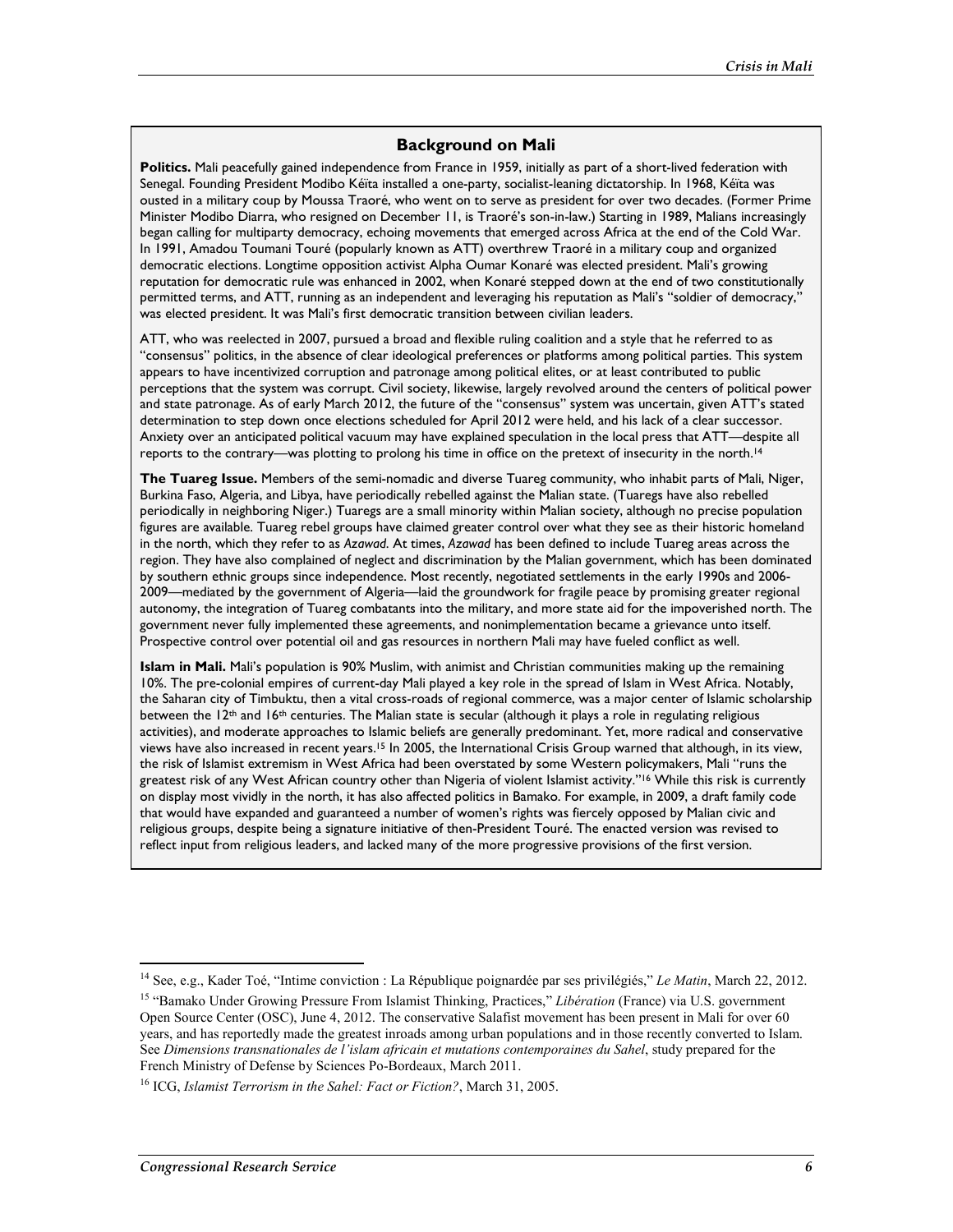## **Context and Current Issues**

Mali's instability stems from both internal and external factors. These include poor governance, the corrosive impact of drug trafficking and other illicit commerce, military fragmentation and collapse, limited implementation of previous peace accords with Tuareg rebel groups, and an uptick in regional arms and combatant flows from Libya since 2011. High-level corruption, reportedly tied, in part, to criminal networks, contributed to public distaste for the government and to reported initial support for the coup against former President Amadou Toumani Touré.<sup>17</sup>

The Economic Community of West African States (ECOWAS) has attempted, with mixed results, to induce Mali's military to stop interfering in politics and to empower a fragile civilian-led transitional government. The regional body, through its appointed mediator on Mali, President Blaise Compaoré of Burkina Faso, has also facilitated negotiations between the Malian government and two northern armed groups: the Tuareg separatist National Movement for the Liberation of Azawad or MNLA, which started the 2012 conflict that led to the current spiral of events; and Ansar al Deen, a Malian-led Islamist extremist group. The government of Algeria has also held talks with these groups. However, prospects for productive negotiations with Ansar al Deen would appear to be annulled by recent developments. More broadly, ECOWAS and African Union (AU) efforts to forge a response to Mali's crisis have been hampered by regional divisions, rivalries, and a lack of planning and military capacity.

Rank and file soldiers blamed corruption and mismanagement for defeats at the hands of Tuareg rebels in early 2012. Such sentiment may have been the proximate driver of the 2012 coup, but military dysfunction runs much deeper. The roughly 7,000-person military remains in disarray due to internal tensions and political uncertainty. The military's personnel levels and equipment stocks were eroded by defections (namely of Tuareg troops who defected to the MNLA in early 2012), desertions, and the collapse of the operational command in the north in the first half of 2012. In recent months, the military has initiated a recruitment drive and has reportedly provided support to allied irregular militias, which are organized largely along ethnic lines.<sup>18</sup> Factionalization of the military and police has been illustrated by violent clashes, disappearances, and other abuses carried out within the security forces. Soldiers in the south have also been accused of extrajudicial killings of conservative religious activists and Tuaregs.<sup>19</sup>

Coup leader Capt. Amadou Sanogo—previously a relatively obscure military language instructor who received U.S. training—holds no formal position in the government, but continues to wield significant influence. This was starkly illustrated on December 11, when interim Prime Minister Cheick Modibo Diarra resigned after Sanogo ordered his arrest.<sup>20</sup> Interim President Dioncounda

 $17$  A 2010 United Nations Development Program (UNDP) study noted that "even though it is not a recent phenomenon, corruption seems to have worsened with the democratization process, higher levels of development assistance and the growth of the private sector... In addition, the search for compromise, which characterizes the social, political and economic life in Mali, has generated a culture of tolerance and impunity." *Mali: Réforme de l'administration publique, accès à l'information et gouvernance électronique*, 2010. Some observers have posited that U.S. military aid fueled corruption, although this is difficult to assess. *Africa Confidential*, "Mali : Rebels and Putschists," March 30, 2012.

<sup>&</sup>lt;sup>18</sup> On the militias, see Amnesty International, "Mali: Civilians Bear the Brunt of the Conflict," op. cit., which, among other things, accuses the militias of recruiting child soldiers.

<sup>&</sup>lt;sup>19</sup> Rukmini Callimachi, "Massacre of Preachers in Mali Sign of Broken Army," AP, September 22, 2012; and Corinne Dufka (HRW) testimony, Senate Foreign Relations Subcommittee on African Affairs, December 5, 2012.

 $^{20}$  Sanogo accused Diarra of obstructing the workings of the interim government in the service of his own political ambitions. Some observers speculated that Diarra's support for a regional military intervention, which is reportedly (continued...)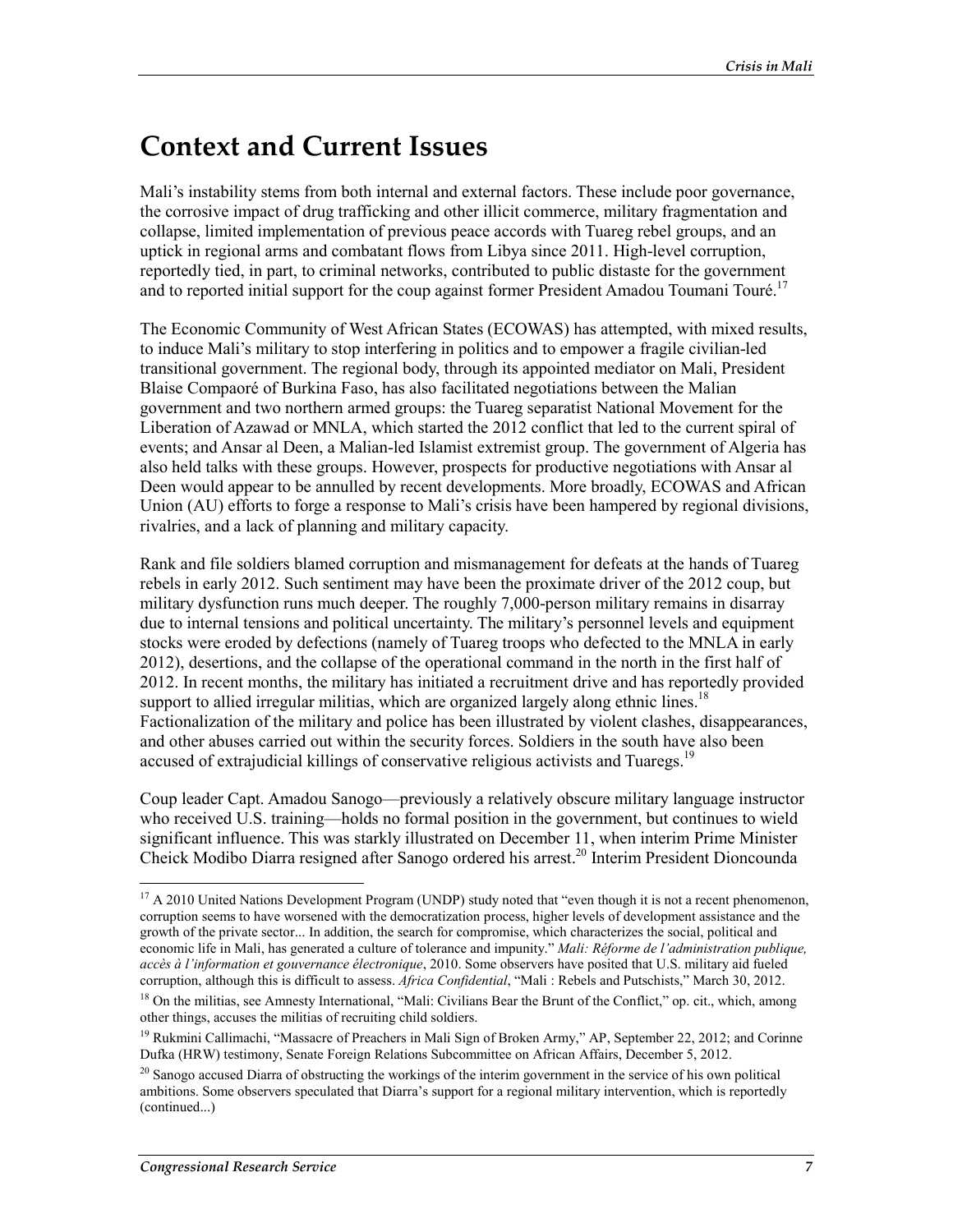Traoré appointed Diango Cissoko, a veteran public servant, to replace Diarra. Sanogo also heads an official commission on security sector reform, placing him in a position to influence the allocation of international military aid aimed at restructuring Mali's security forces.

ECOWAS's decision to authorize the current interim government through April 2013 presents a policy dilemma. On the one hand, elections may be seen as necessary to form a government able to make credible commitments in negotiations with Malian-led armed groups and/or command military operations in the north. On the other hand, the idea of holding elections without the north is controversial, and the conditions under which credible elections could take place are uncertain. Preparations for elections—which, had the coup not intervened, were due to take place in April 2012—have nominally begun, but no election date has been set. In 2011, an assessment by U.S. based democracy organizations pointed to "widespread political disengagement and Malian citizens' increasingly evident dissatisfaction with the state of their country's nascent democracy."21 A long-running process of government decentralization, aimed at enhancing state responsiveness and service-delivery, has also never been fully implemented. This has contributed to northern grievances and may undermine the impact of national-level elections.

Tuareg grievances over cultural rights, political autonomy, and a historic lack of government investment in the north—which prompted, in part, the independence rebellion that set off the current spiral of events—remain relevant for many northern Malians. Yet the Tuareg community is internally diverse, and divided over issues of political Islam and ethnic separatism.<sup>22</sup> Moreover, Tuaregs are a minority even within the north. Often acrimonious inter-ethnic relations represent an additional challenge to finding a durable, comprehensive solution to Mali's ailments.<sup>23</sup> Plans for "national consultations" aimed at forging consensus on a road map for political transition and reintegration of the north have been slow to advance. The secular structure of the post-colonial Malian state, in a country that is over 90% Muslim, could also be up for negotiation should national consultations materialize.

Among the Sahel states most affected by AQIM (Mali, Niger, and Mauritania), Mali has long been seen as the least willing or militarily able to counter the group's presence. This may have reflected the relative prioritization of scarce state resources, or calculations that an increased military presence in the north would be destabilizing given the region's history of Tuareg rebellions. Some analysts have posited a tacit agreement between the Malian state and AQIM,

 $\overline{\phantom{a}}$ 

<sup>(...</sup>continued)

opposed by Sanogo and some other members of the military, played a part as well. Many analysts agree that Diarra was playing an obstructive role, but note that Sanogo's actions bode ill for efforts to distance the military from politics.

<sup>&</sup>lt;sup>21</sup> International Republican Institute (IRI), International Foundation for Electoral Systems (IFES), National Democratic Institute (NDI), and Internews, "CEPPS Mali 2012 General Elections Support: Pre-Election Assessment Report," July 8, 2011. CEPPS refers to the Consortium for Elections and Political Process Strengthening, a cooperative agreement under which contracts for most USAID contracts for support to elections and political processes are negotiated. Voter turnout in the past decade has hovered around 30%-40%.

 $22$  Tuareg communities have generally adhered to a moderate form of Islam, and at times, Tuareg rebel movements have portrayed themselves as best placed to fight Islamist militancy in the Sahel. At the same time, AQIM has long had links to Tuareg smuggling networks in northern Mali, and religious ideology varies considerably within Tuareg communities. The Malian Islamist extremist group Ansar al Deen is led by Iyad ag Ghali, a leading figure in previous Tuareg rebellions who also has longstanding connections to AQIM. See Baz Lecocq, *Disputed Desert: Decoloniasation, Competing Nationalisms and Tuareg Rebellions in Northern Mali*, Boston: Brill, 2010.

<sup>&</sup>lt;sup>23</sup> Historically tense—if co-dependent—relations among ethnic groups in the north have worsened due to recent cycles of interethnic violence coinciding with previous Tuareg rebellions. On current dynamics, see HRW, "Mali: Rising Ethnic Tensions Threaten New Violence," December 20, 2012.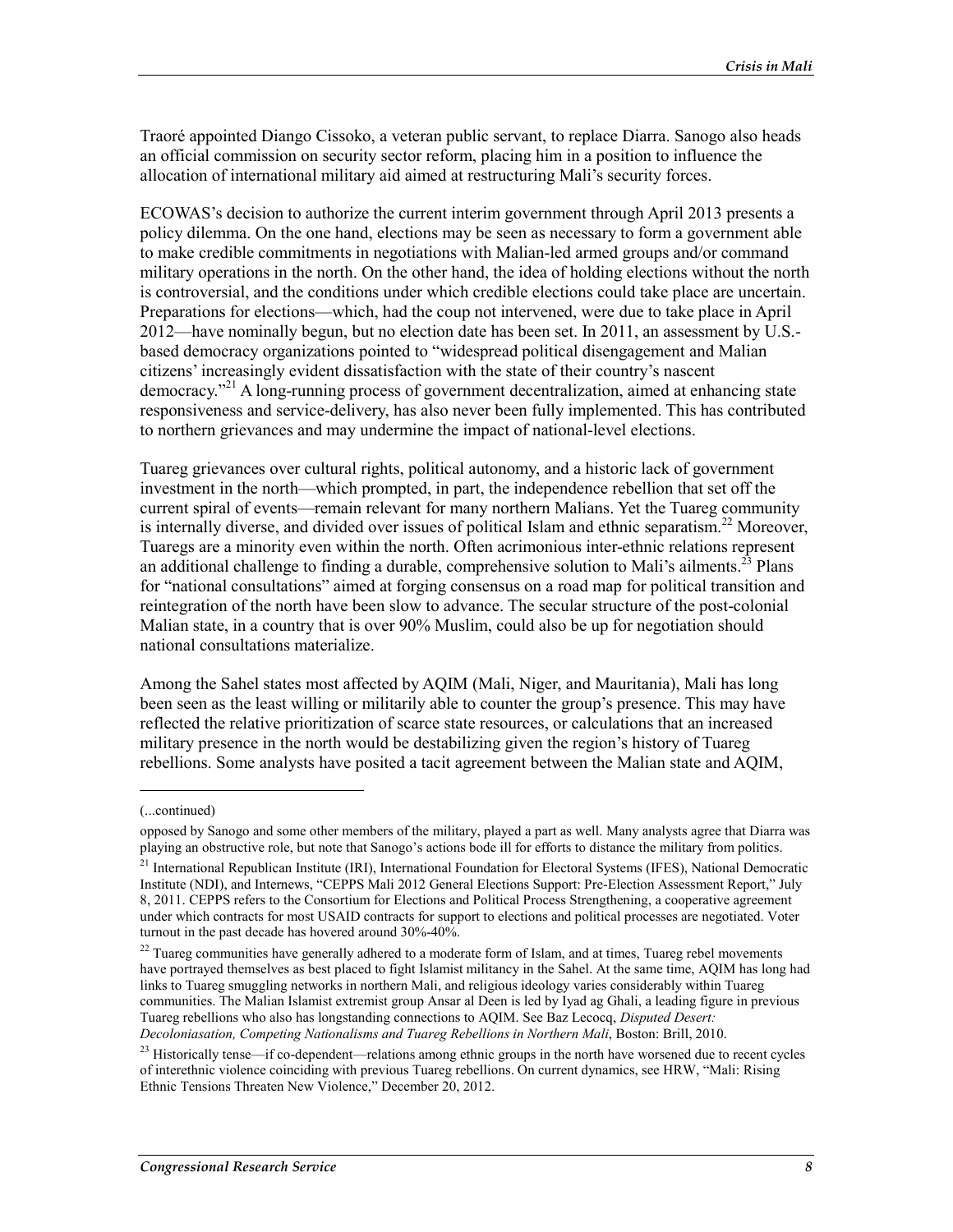under which the government did not vigorously pursue AQIM while, in return, AQIM did not directly threaten Bamako.<sup>24</sup> Still, AQIM attacks and kidnappings within Mali escalated in the second half of 2011, as did Malian military operations against the group.

#### **French Policy on Mali**

France's urgent focus on Mali appears to stem from an assessment that AQIM and affiliated groups pose a direct security threat. AQIM has kidnapped French nationals and threatened attacks in Europe; France declared "war" on the group in 2010 following a failed French attempt to rescue AQIM-held hostages.25 Recent fears could center on concerns that French citizens—including dual nationals hailing from France's sizable West African immigrant populations—could be drawn to fight with AQIM and allied groups in northern Mali, and/or receive AQIM training or financing to perpetrate terrorist attacks in France or against French interests. AQIM and other extremist groups in the Sahel reportedly hold eight French hostages—four kidnapped in northern Niger in 2010, two in northeastern Mali in 2011, one in western Mali in November 2012, and one in northern Nigeria in December 2012.

### **Assessing AQIM and Associated Extremist Groups**

There are three main armed Islamist groups in northern Mali: Al Qaeda in the Islamic Maghreb or AQIM; Ansar al Deen (alt: Ansar al Dine, "Defenders of the Faith"), and the Movement for Unity and Jihad in West Africa (MUJWA, a.k.a. MUJAO after its French acronym).<sup>26</sup> AQIM grew out of Algeria's civil conflict of the 1990s, and has been present in northern Mali for at least a decade. It has kidnapped Westerners, primarily Europeans and mostly for ransom, in Mali, Mauritania, Niger, and Algeria. AQIM has also carried out a number of bombings within Algeria, including against a U.N. office in Algiers in 2007. AQIM's leader, Abdelmalek Droukdel, is reportedly based in northeastern Algeria, although his whereabouts are uncertain; a news reporter claimed to have seen him in Timbuktu in mid-2012.<sup>27</sup> The group has been a U.S.-designated Foreign Terrorist Organization for a decade.<sup>28</sup>

MUJWA, which emerged in late 2011 as a splinter faction of AQIM, has also carried out kidnappings in the region and terrorist attacks in Algeria. In December 2012, the United States named MUJWA and two of its leaders "Specially Designated Global Terrorists" under Executive Order 13224.<sup>29</sup> Ansar al Deen, the third main extremist group in Mali, has not been designated as

<sup>24</sup> See, e.g., ICG, *Mali: Avoiding Escalation*, July 18, 2012, which states that collusion among actors within the government and AQIM "has seemed increasingly likely and has become the dominant doctrine in the foreign affairs departments of Western and neighboring countries."

<sup>25</sup> See Geoff D. Porter, "AQIM's Objectives in North Africa," *CTC Sentinel*, February 1, 2011.

 $^{26}$  Northern Mali also hosts a range of other armed groups, including an AQIM splinter faction led by a longtime AQIM Sahel-based commander, Mokhtar bel Mokhtar; elements of the Nigerian extremist group Boko Haram; Malian Arab militias; and armed bandits and smuggling networks. A new group referring to itself as Ansar al Sharia—a name used by Salafist groups in Libya, Tunisia, and elsewhere, with unclear ties to one another—emerged in late 2012, but its membership, structure, and relationship with other extremist groups in the north is uncertain.

<sup>&</sup>lt;sup>27</sup> Mav Ying Welsh, "Mali: The 'Gentle' Face of al-Qaeda," Al Jazeera, December 30, 2012. The extent to which Droukdel provides operational guidance or decision-making for AQIM as a whole is unclear.

<sup>&</sup>lt;sup>28</sup> AOIM was first designated under its previous moniker, the Salafist Group for Preaching and Combat. It renamed itself AQIM in 2007. FTOs are designated by the Secretary of State in accordance with the Immigration and Nationality Act. The legal criteria are the following: (1) it must be a foreign organization; (2) it must engage in terrorist activities, as statutorily defined, or retain the capability and intent to engage in terrorist activity or terrorism; and (3) the organization's terrorist activity or terrorism must threaten the security of U.S. nationals or the national security of the United States. See State Department, *Country Reports on Terrorism*, at http://www.state.gov/j/ct/rls/crt/index.htm.

<sup>&</sup>lt;sup>29</sup> As a result of the designation, all property subject to U.S. jurisdiction in which MUJWA or the two designated individuals have any interest is blocked and U.S. persons are prohibited from engaging in any transactions with them or to their benefit. State Department, "Terrorist Designations of the Movement for Unity and Jihad in West Africa, Hamad (continued...)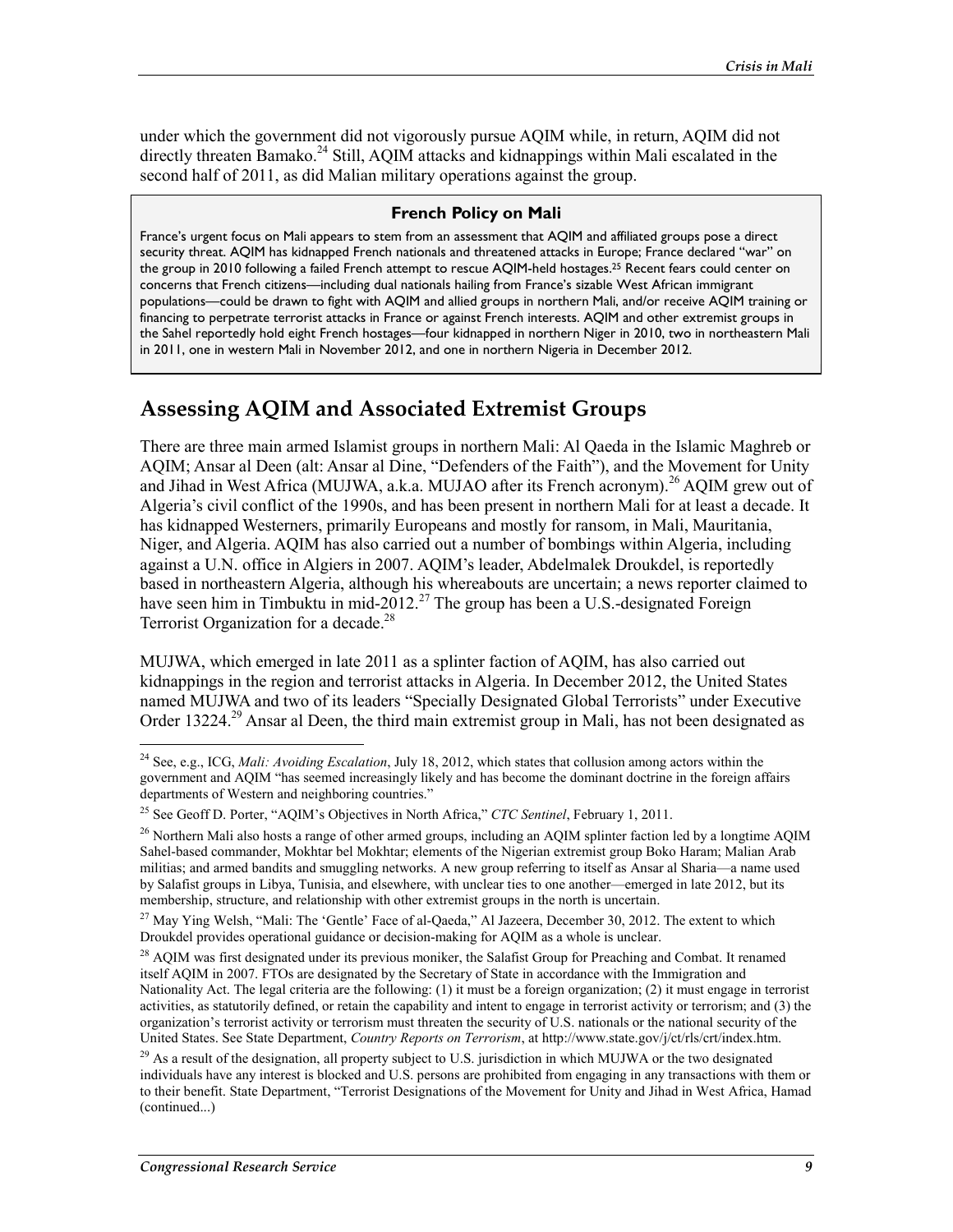a terrorist group in the United States, and in 2012 U.S. officials expressed support for negotiations with its leaders.<sup>30</sup> However, the U.S. assessment of Ansar al Deen may shift given the group's reported role in leading insurgent advances toward the south in January 2013, which prompted France's decision to launch military strikes in northern Mali.

Gauging AQIM's ultimate goals and capacities is particularly difficult due to widely reported internal divisions over strategy, leadership, and tactics. Similar divisions appear to characterize other extremist groups in the north, including MUJWA and Ansar al Deen. Generally, "AQIM" appears to refer to a loose affiliation of actors, who may not be bound by command or shared goals, and whose motivations and capabilities may diverge significantly. It is furthermore not clear what AQIM's connection with core Al Qaeda means in practice.<sup>31</sup> Large-scale terrorist attacks by AQIM appeared to peak with a series of sophisticated bombings in Algiers in 2007; prior to the past year's events, its influence in the region had appeared to be waning.

Since early 2012, U.S. officials have been concerned that AQIM and affiliated groups could leverage their expanded presence in northern Mali to carry out training, expand recruitment, and advance transnational terrorist plots. Officials have pointed to links between AQIM and extremist groups in Libya, Nigeria, Somalia, Yemen, and elsewhere. Secretary of State Hillary Clinton and Deputy Assistant Secretary of Defense for African Affairs Amanda Dory have also suggested that those who carried out the September 11, 2012, attacks in Benghazi, Libya, had ties to  $AOM$ .<sup>32</sup> These reports are difficult to verify, as is the operational significance of potential contacts between AQIM and other extremist actors. Factions and allies of AQIM may nonetheless leverage the broader regional political and security situation created by ongoing upheaval and transitions in North Africa, as fragile transitional governments confront myriad security threats without the capacity or will to exercise their predecessors' style of authoritarian control.

AQIM has reportedly amassed significant wealth by holding kidnapped Westerners for ransom and through involvement in cross-border smuggling operations. This has led some U.S. defense officials to refer to it as "Al Qaeda's best funded, wealthiest affiliate."33 Still, estimates of the

<sup>(...</sup>continued)

el Khairy, and Ahmed el Tilemsi," December 7, 2012.

<sup>&</sup>lt;sup>30</sup> State Department daily news briefing, November 7, 2012.

<sup>&</sup>lt;sup>31</sup> The Combating Terrorism Center (CTC) at West Point, in its analysis of selected communications by Osama bin Laden, stated that "while there is mention of [AQIM] in the documents released to the CTC, these discussions are not substantive enough to inform an understanding of the relationship between al-Qa'ida's senior leaders and these groups." The CTC study also cites at least one appeal by Bin Laden for financial support from AQIM. *Letters from Abbottabad: Bin Ladin Sidelined?*, May 3, 2012.

<sup>&</sup>lt;sup>32</sup> White House, "Deputy National Security Advisor for Counterterrorism and Homeland Security John Brennan Delivers Remarks at the Woodrow Wilson Center on Counterterrorism," April 30, 2012; Testimony of Matthew G. Olsen, Director, National Counterterrorism Center, before the Senate Homeland Security and Governmental Affairs Committee, September 19, 2012; and Rob Mergetta, "AFRICOM Commander Sees 'Troubling' Collaboration from Terror Groups," *Congressional Quarterly*, December 4, 2012; among others. On AQIM's reported links to Boko Haram in Nigeria, see CRS Report RL33964, *Nigeria: Current Issues and U.S. Policy*, by Lauren Ploch Blanchard. *The New York Times*, "Clinton Cites Clear Link Between Al Qaeda and Attack in Libya," September 26, 2012; and Dory, testimony before the Senate Foreign Relations Subcommittee on African Affairs, December 5, 2012.

<sup>&</sup>lt;sup>33</sup> David Lewis, "Al Qaeda's Richest Faction Dominant in North Mali-US," Reuters, July 26, 2012. The State Department's *2011 Country Reports on Terrorism* states, in contrast, that "AQIM is significantly constrained by its poor finances and lack of broad general appeal in the region." A 2011 report by the Financial Action Task Force (FATF)—an inter-government body for combating money laundering, terrorist financing, and related financial system threats—estimated that AQIM had collected at least \$65 million in kidnap-for-ransom payments since 2005, and cited "US and EU estimates" of AQIM's annual budget of approximately 15 million Euros (\$19.9 million) per year. These (continued...)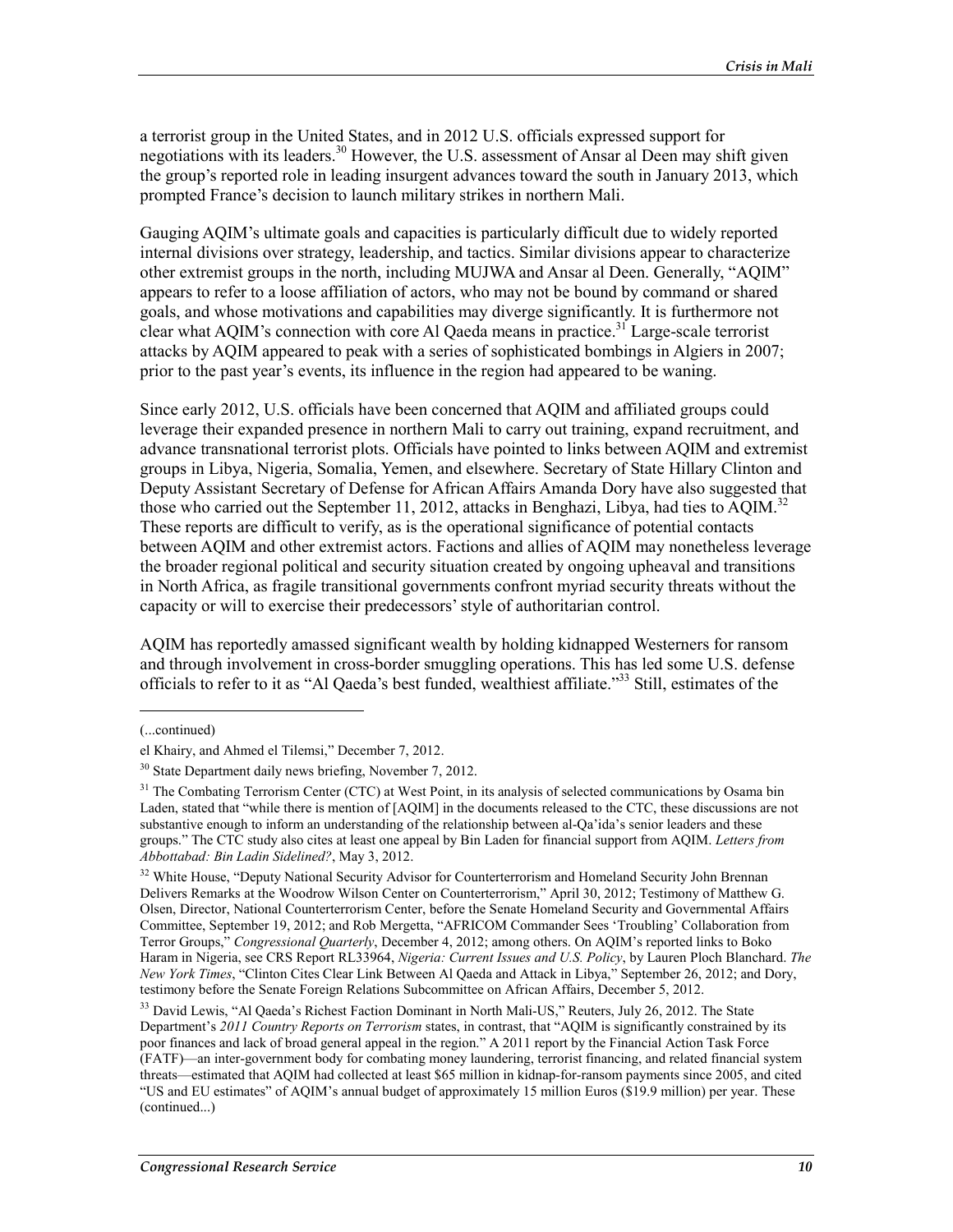group's resources vary, and the rate at which AQIM and affiliated groups are forced to spend money (e.g., on supplies, recruits, and local patronage networks) is unclear. Given AQIM's reported contacts with other extremist groups, U.S. officials appear concerned that AQIM could share its funds with other terrorist actors.<sup>34</sup>

AQIM's Sahel-based commanders—most, if not all, of whom are believed to be Algerian nationals—have reportedly cultivated extensive personal and business ties in northern Mali on pragmatic, ideological, and ethnic grounds. MUJWA and Ansar al Deen, which is led by a Malian Tuareg with longstanding reported ties to AQIM, have cultivated similar linkages with local populations.35 Ansar al Deen's stronghold is in the Tuareg-dominated Kidal region of far-northern Mali, while MUJWA appears to have leveraged anti-Tuareg sentiment in Gao to rally support from other ethnic communities, notably some Songhai/Peul groups who are the majority there.

### **Planned Regional Military Intervention**

Preparations for planned regional troop deployments are now being accelerated in light of France's decision to intervene on January 11. U.N. Security Council Resolution 2085 authorized for one year an external military intervention in northern Mali—termed the African-led International Support Mission in Mali, or AFISMA—to help reunify Malian territory and combat extremist and criminal groups. The ECOWAS/AU proposal for the force envisions a 3,300-person deployment in support of a Malian military contingent of 5,000 troops, which would lead operations. In this context, the European Union (EU) is establishing a training mission to help restructure, reform, and build the capacity of the Malian security forces.<sup>36</sup>

AFISMA is not conceived as a full U.N. "blue helmet" operation. Instead, pending further Security Council deliberations, it is expected to be funded either through voluntary bilateral donor contributions, or potentially through a U.N.-funded logistics support package. News reports have cited estimates that the operation would cost  $$200-500$  million in its first year.<sup>37</sup> Given the extremely limited ability of West African states to project military force, donors would presumably provide air lift, surveillance, equipment, and training to regional troop contributors. (France has reportedly transported some regional troops to Mali since the start of French military operations.) U.S. officials have expressed a qualified willingness to provide logistical support to AFISMA, for which France has provided the most vocal diplomatic support. (See "U.S. Policy.")

<sup>(...</sup>continued)

figures are a topic of debate, and AQIM outlays have presumably evolved along with its positioning in northern Mali. FATF, *Organised Maritime Piracy and Related Kidnapping for Ransom*, July 2011. See also CRS Report R41004, *Terrorism and Transnational Crime: Foreign Policy Issues for Congress*, by John Rollins and Liana Sun Wyler.

<sup>&</sup>lt;sup>34</sup> Remarks of Under Secretary of the Treasury David Cohen at Chatham House on "Kidnapping for Ransom: The Growing Terrorist Financing Challenge," October 5, 2012.

<sup>&</sup>lt;sup>35</sup> AQIM and MUJWA are led by "foreigners," i.e. Algerian and Mauritanian Arabs; however, both also incorporate substantial Malian contingents. Family and tribal ties also link Arab communities in the three countries and in Western Sahara. Tuareg communities have generally been portrayed as adhering to a moderate form of Islam, and at times, Tuareg rebel movements have portrayed themselves as best placed to fight Islamist militancy in the Sahel. At the same time, AQIM has long had links to Tuareg smuggling networks in northern Mali, and religious ideology varies considerably within Tuareg communities. See Baz Lecocq, *Disputed Desert: Decoloniasation, Competing Nationalisms and Tuareg Rebellions in Northern Mali*, Boston: Brill, 2010.

 $36$  The mission would reportedly comprise about 400 personnel, including 200 trainers. They are expected to deploy in early 2013. However, evolving security conditions may impact planning for the mission.

<sup>&</sup>lt;sup>37</sup> Tim Witcher, "US Doubts African Military Intervention Plan for Mali," Associated Press, December 6, 2012.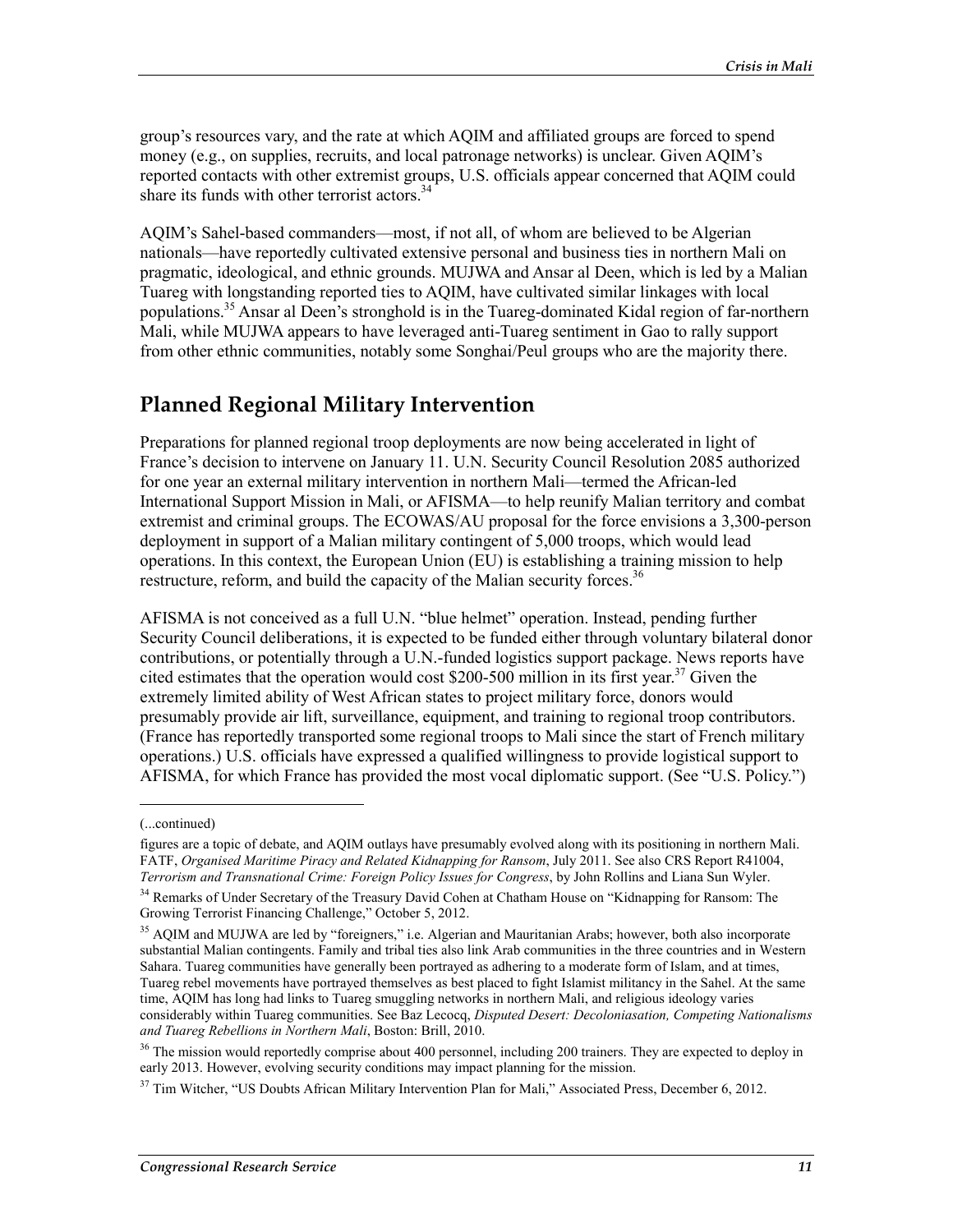Prior to the French intervention, some experts—including Romano Prodi, the U.N. Secretary-General's special envoy on the Sahel—had suggested that AFISMA could take a year or more to deploy.38 In addition to a general lack of logistical and combat capacity among the countries in the region and the daunting logistics of carrying out a counter-insurgency mission in the Sahara, prospective regional troop contributors also face challenges related to a lack of shared language, doctrine, and interoperability.

Given its size, experience in counterterrorism, and military superiority in the region, Algeria's role in responding to Mali's security crisis has drawn intense international attention. Secretary of State Clinton traveled in October to Algeria, where bilateral discussions focused on the situation in Mali. Algeria's constitution prohibits troop deployments beyond its national borders, and noninterference in other states' sovereignty is a cornerstone of Algerian foreign policy. Still, Algeria could potentially provide support for a regional operation in other ways. Amid intense U.S. and French diplomatic pressure on Algeria to play a constructive role with regard to Mali, Algerian officials have oscillated between opposing and tacitly accepting the concept of regional military action. In part, Algerian objections may have stemmed from the perception that a regional deployment could serve as a front for Western intervention. Algerian leaders' preoccupation with domestic politics and the opacity of Algeria's decision-making apparatus have also complicated Algeria's claims to regional leadership in the Sahel.<sup>39</sup>

## **Humanitarian Conditions**

Insecurity in Mali has aggravated a regional food security emergency.40 As of early January 2013, some 155,000 Malian refugees were in neighboring countries, while nearly 200,000 more Malians were displaced internally. U.N. agencies at that time estimated that 747,000 people in Mali were suffering from moderate to severe food insecurity and required immediate food assistance. Of these, approximately  $510,000$  were in the north.<sup>41</sup> The implications of French military operations for humanitarian conditions and for aid workers are uncertain. Although aid groups have been able to work in the north through local staff and partner organizations, security threats to personnel have challenged aid delivery. Regional governments and humanitarian actors reportedly prepared contingency plans in case regional military deployments under AFISMA were to provoke a spike in population displacements, a reduction in access to vulnerable populations, or a possible halt to some humanitarian activities.<sup>42</sup>

On December 14, the United Nations announced a 2013 consolidated appeal (CAP) of \$370 million for Mali, reflecting proposed funding requirements from U.N. agencies, nongovernmental organizations, and other relief agencies for activities in the country in 2013. The appeal is aimed at funding assistance for nearly 4 million people in Mali affected by the food and nutritional crisis, including 1.5 million people in the north. The U.N. 2013 CAP of

<sup>&</sup>lt;sup>38</sup> Reuters, "U.N. Envoy Rules Out International Action in Mali For Now," November 20, 2012.

<sup>39</sup> See CRS Report RS21532, *Algeria: Current Issues*; Laurence Aïda Ammour, *Regional Security Cooperation in the Maghreb and Sahel: Algeria's Pivotal Ambivalence*, Africa Center for Strategic Studies, February 2012; and Arieff, *Algeria and the Crisis in Mali*, Institut Français des Relations Internationales (IFRI), July 2012.

 $40$  The regional food crisis, which peaked in mid-2012, stems from a number of factors on top of the aforementioned structural issues, including a recent drought, high global food prices, and a drop in remittances from migrants due to the global economic slowdown and population inflows from Libya.

<sup>41</sup> U.S. Agency for International Development (USAID), *Mali—Humanitarian Update #5*, January 3, 2013.

<sup>42</sup> USAID, *Sahel: Food Insecurity and Complex Emergency*, Fact Sheet #1, November 6, 2012.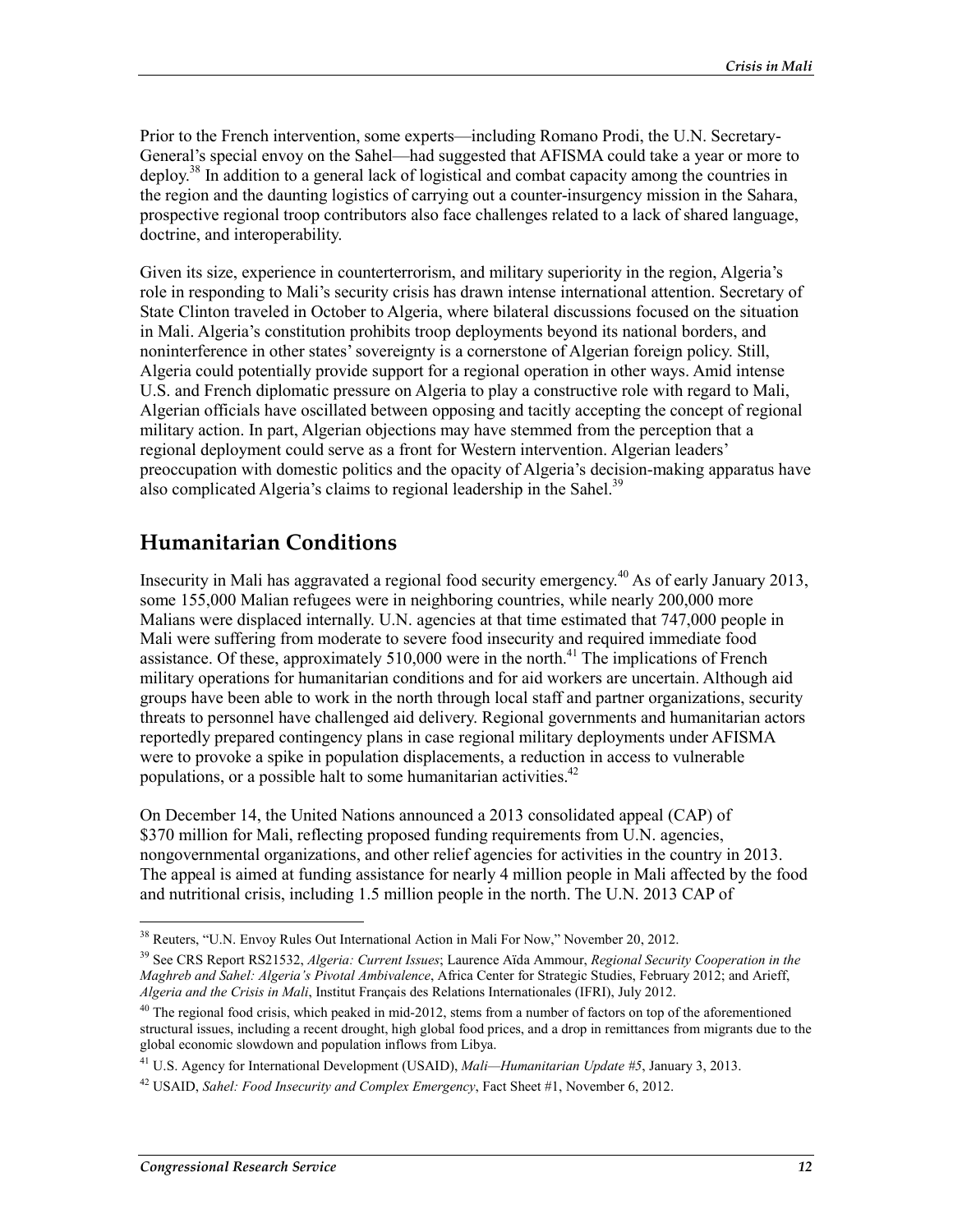approximately \$1.5 billion for the entire Sahel region represents a decrease from the \$1.65 billion requested in  $2012<sup>43</sup>$  This reflects that fact that following the June-September regional rainy season, conditions in most parts of the Sahel have improved due to harvests, relative reductions in food prices, and increased income-generating opportunities for many farmers and pastoralists.44

## **U.S. Policy**

The prospect of an expanded safe-haven for AQIM and other extremists and criminal actors in Mali is a principal concern for U.S. policymakers examining the situation in Mali and the wider region. The situation presents a threat to regional security; it may also threaten Western targets and interests in the region, and potentially beyond. Given France's decision to launch military strikes in Mali, the Obama Administration may choose to provide direct support to French operations and to accelerate plans to provide logistical support to regional forces expected to deploy under the U.N.-authorized AFISMA operation.

Prior to French military operations, Administration officials had emphasized that they were supporting African-led efforts to facilitate negotiations with some armed groups in the north and to prepare for proposed regional military operations against others.<sup>45</sup> Administration officials had also indicated that they were approaching the various aspects of Mali's crisis—security, political, and humanitarian—simultaneously, and therefore declined to discuss challenges in sequencing or prioritizing components of the response.<sup>46</sup> At the same time, according to media accounts, Administration officials had reportedly discussed the potential for U.S. unilateral action.<sup>47</sup>

In public statements, Administration officials have, at times, expressed divergent assessments of the threat emanating from northern Mali, and of the urgency required to address it. For example, Assistant Secretary of State for African Affairs Johnnie Carson testified before Congress in June 2012 that "AQIM has not demonstrated the capability to threaten U.S. interests outside of West or North Africa and it has not threatened to attack the U.S. homeland," adding that "we are nevertheless working to counter its influence." In contrast, General Carter Ham, the commander of U.S. Africa Command, has stated that AQIM "aspire[s] to conduct events more broadly across the region, and eventually to the United States," and Assistant Secretary of Defense Michael Sheehan has said of Mali that "we cannot allow al Qaeda to sit in ungoverned places." Defense Secretary Leon Panetta stated in December that "the main goal of Al Qaeda is to attack the United

<sup>&</sup>lt;sup>43</sup> The regional CAP is for the countries of Mali, Burkina Faso, Cameroon, Chad, Mauritania, Niger, Nigeria, Senegal, and The Gambia. As of late 2012, about 32% of the 2012 CAP for the Sahel remained unmet, amid competing appeals for sizable humanitarian aid for Syria, the Democratic Republic of Congo, and other crises. UNOCHA, *Sahel Crisis 2012: Funding Status as of 23 Nov. 2012*.

<sup>44</sup> USAID, *Mali-Humanitarian Update #4*, December 13, 2012.

<sup>&</sup>lt;sup>45</sup> State Department daily press briefing, November 20, 2012; U.S. Africa Command, "General Ham Discusses Security Challenges, Opportunities at George Washington University," December 7, 2012.

<sup>46</sup> Assistant Secretary of State for African Affairs Johnnie Carson, testimony before the Senate Foreign Relations Subcommittee on African Affairs, "Assessing Developments in Mali: Restoring Democracy and Reclaiming the North," December 5, 2012.

<sup>&</sup>lt;sup>47</sup> See, e.g., Greg Miller and Craig Whitlock, "White House Secret Meetings Examine Al-Qaeda Threat in North Africa," *Washington Post*, October 1, 2012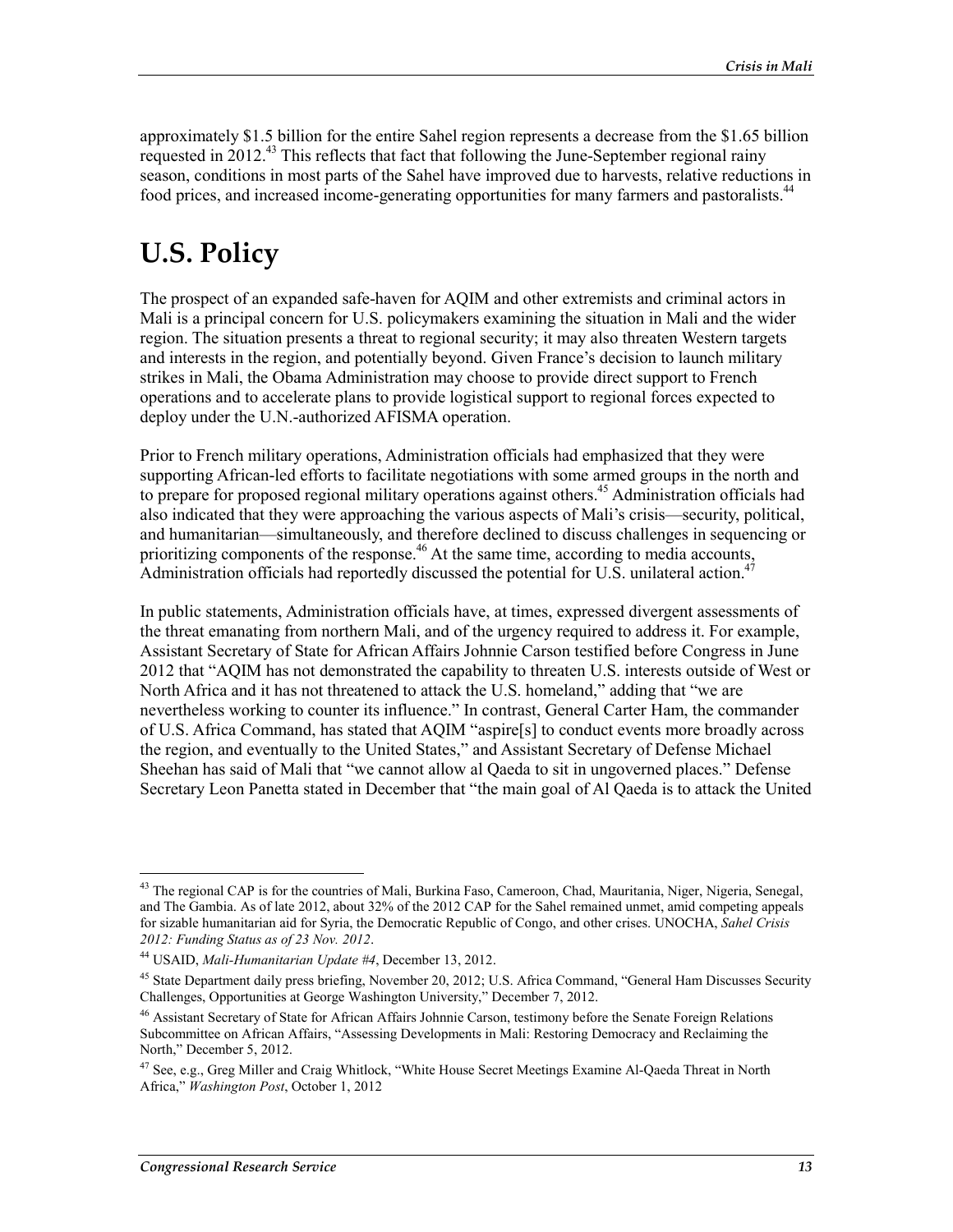States... And if we're not going to allow it to happen, we've got to go after them in Yemen, in Somalia and yes, in Mali if necessary."<sup>48</sup>

The potential for U.S. citizens to join or directly finance terrorist groups in the Sahel appears to be relatively low. Still, on December 13, 2012, a U.S. District Court indicted two U.S. citizens who had, according to the Federal Bureau of Investigations (FBI), attempted unsuccessfully to travel to Mauritania, potentially to join jihadist groups in northern Mali. The two are charged with material support to terrorists and false statements in the application and use of a passport.<sup>49</sup>

U.S. diplomatic engagement has focused on the political crisis in Bamako in light of concerns that without a credible, legitimate, effective government and military, it will be difficult for the Malian state to lead operations in the north or implement a peace deal.<sup>50</sup> Among international and regional actors, the United States has been the most vocal in emphasizing the need for elections in the near term. The Administration has called for elections before the interim government's mandate expires in April 2013, or as soon as possible.<sup>51</sup> Many Malians object to the idea of holding elections without the north, even if the vast majority of the population is located in the south, and even if voting could be held among displaced northerners.<sup>52</sup> The Obama Administration has also attempted to isolate individuals who supported the 2012 military coup, including via a visa ban on over 60 people associated with the former junta.<sup>53</sup>

Prior to French military operations, Administration officials had paired broad support for proposed African-led military intervention with expressions of concern over the capacity of potential regional troop contributors and over the possible unintended consequences of such an operation. Some of the concerns expressed were significant enough to call into question whether the Administration viewed the proposal for a regional military intervention as potentially counterproductive. In early December (two weeks prior to U.N. Security Council authorization of AFISMA), Assistant Secretary of State Carson testified before Congress that

[S]everal key questions must be answered to ensure that this effort is also well-planned and well-resourced. These issues include outstanding questions about necessary force levels, the capabilities of the Malian and international forces to accomplish the objectives of the mission, cost and funding needs, logistical requirements, operational timelines, planning for minimizing impacts on civilian security and the humanitarian situation, and ensuring that the proposed military action is adequately linked to a sufficiently detailed political strategy and end-state for military operations in the north.<sup>54</sup>

<u>.</u>

<sup>&</sup>lt;sup>48</sup> Assistant Secretary of State Carson, testimony before the House Foreign Affairs Subcommittee on Africa, Global Health, and Human Rights, June 29, 2012; Adam Entous and Drew Hinshaw, "U.S. Sets Sights on Al Qaeda in Mali," *Wall Street Journal*, July 27, 2012; *Wall Street Journal*, "Terror Fight Shifts to Africa," op. cit.; and CNN, "Panetta on Al Qaeda in Mali," December 13, 2012.

<sup>49</sup> U.S. District Court for the Southern District of Alabama, Criminal Complaint, *United States of America v. Mohammad Abdul Rahman Abukhdair and Randy Wilson, aka Rasheed Wilson*.

<sup>50</sup> AllAfrica.com, "Restore Democracy Then Liberate the North - U.S. Official Johnnie Carson," October 1, 2012.

<sup>&</sup>lt;sup>51</sup> State Department, Statement by Victoria Nuland, Spokesperson, October 12, 2012; State Department daily news briefing, December 12, 2012.

<sup>&</sup>lt;sup>52</sup> See *Report of the Secretary-General on the Situation in Mali*, op. cit. The report states that one option may be to hold a vote in some parts of the north, presumably as an outcome of negotiations with certain armed groups.

<sup>&</sup>lt;sup>53</sup> Assistant Secretary of State Carson testimony before the Senate, op. cit.

<sup>&</sup>lt;sup>54</sup> Carson testimony before the Senate Foreign Relations Subcommittee on African Affairs, December 5, 2012.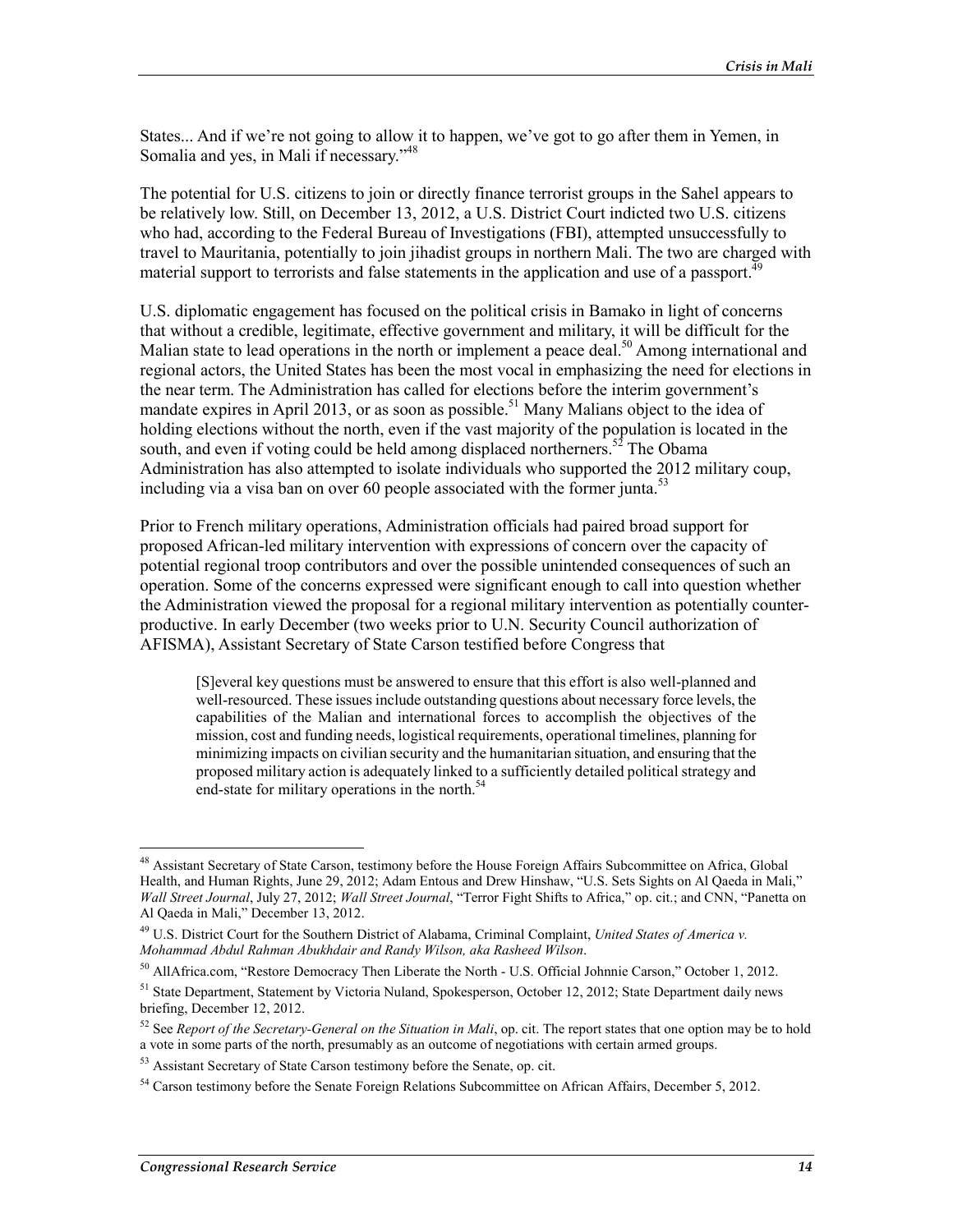The United States has provided military planners to assist ECOWAS and the AU in developing AFISMA's concept of operations. Direct U.S. assistance to the Malian security forces is currently prohibited (see below). In recent months, the Administration has provided new counterterrorism and border security assistance to states neighboring Mali. The recipient countries are—like Mali—participants in the U.S. interagency, multiyear, regional counterterrorism initiative, the Trans-Sahara Counter-Terrorism Partnership (TSCTP) (discussed below).

### **U.S. Foreign Assistance**

Prior to the coup, the United States was one of the largest bilateral donors to Mali, with aid programs focusing on food security, health, education, governance, counterterrorism, and military professionalization. Many types of U.S. bilateral foreign aid for Mali are now prohibited under Section 7008 of the FY2012 Consolidated Appropriations Act, P.L. 112-74, which bars State Department and USAID-administered aid to the government of any country in which a military coup or decree has overthrown a democratically elected government.<sup>55</sup>

The coup-related restrictions do not apply to humanitarian aid, which has been defined, in the case of Mali, to include bilateral health and food security aid. The United States is the leading provider of emergency humanitarian aid in Mali and the region, having allocated over \$445.9 million in humanitarian assistance to the Sahel region in FY2012 and FY2013 to date. Of this, \$119.3 million has been provided for drought- and conflict-affected Malians.<sup>56</sup>

The prohibition in Section 7008 refers to assistance implemented in coordination with the Malian government. U.S. security assistance programs have therefore been suspended. Mali's \$461 million Millennium Challenge Corporation (MCC) compact—which focused on improving agricultural development along the Niger River and constructing a new international airport in Bamako—has been terminated, months before its slated completion. The Administration has also suspended some potentially legally permissible programs, including security cooperation activities administered by the Defense Department, due to policy concerns.<sup>57</sup> Still, about \$70.4 million in bilateral foreign assistance, in addition to the emergency humanitarian aid cited above, has either continued under existing legal authorities, or has been approved to resume.<sup>58</sup>

<u>.</u>

<sup>&</sup>lt;sup>55</sup> Similar provisions have been included in annual foreign operations appropriations legislation since at least 1985, and have been carried over into FY2013 via continuing resolution. Section 7008 reads: "None of the funds appropriated or otherwise made available pursuant to titles III through VI of this Act shall be obligated or expended to finance directly any assistance to the government of any country whose duly elected head of government is deposed by military coup d'etat or decree or, after the date of enactment of this Act, a coup d'état or decree in which the military plays a decisive role: Provided, That assistance may be resumed to such government if the President determines and certifies to the Committees on Appropriations that subsequent to the termination of assistance a democratically elected government has taken office: Provided further, That the provisions of this section shall not apply to assistance to promote democratic elections or public participation in democratic processes." Humanitarian aid accounts are exempt due to the authorities governing their appropriation.

<sup>56</sup> USAID, *Mali—Humanitarian Update #4*, December 13, 2012.

<sup>&</sup>lt;sup>57</sup> Deputy Assistant Secretary of Defense Amanda Dory testimony before the Senate, op. cit.

<sup>&</sup>lt;sup>58</sup> State Department response to CRS query, November 2012. About \$247 million in cumulative foreign aid funding that would have gone to Mali has been terminated, suspended, or placed on operational hold due to the combination of legal and policy restrictions. (This is in addition to terminated MCC funds.) Another \$4.1 million has been redirected to other countries.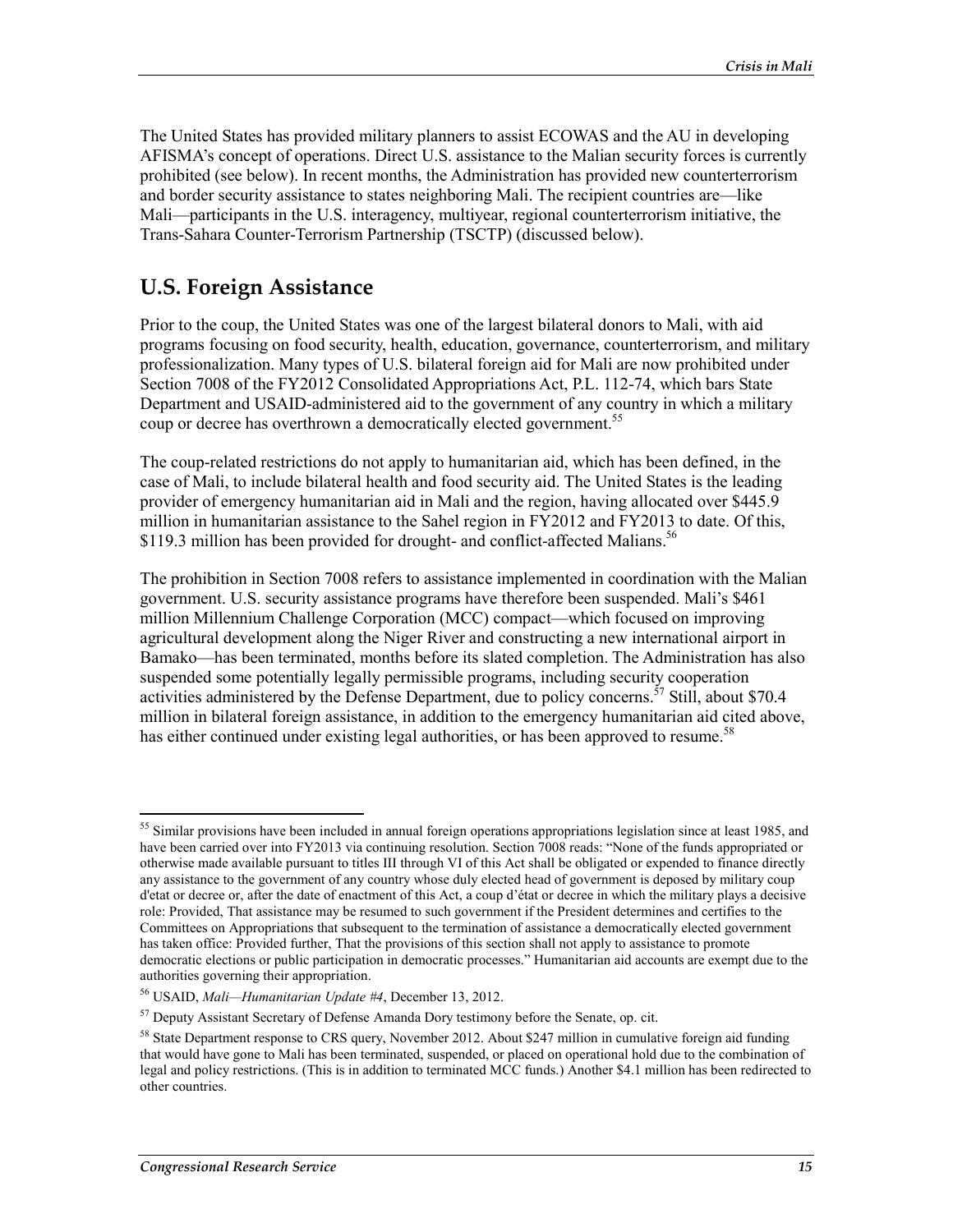Prior to the coup, Mali was a relatively significant beneficiary (by regional standards) of U.S. security assistance as a focus country of TSCTP, and of security cooperation through the Defense Department's Operation Juniper Shield.<sup>59</sup> The Defense Department's flagship multinational military exercise in the Sahel, known as Flintlock, was due to be held in Mali in February 2012, but was canceled due to the MNLA conflict that was then raging in the north. Administration officials have acknowledged that the suspension of security assistance may detract from the Malian army's capacity to redeploy in the north. $60$ 

#### **The Trans Sahara Counter-Terrorism Partnership: Background and Policy Debates**

The interagency Trans Sahara Counter-Terrorism Partnership (TSCTP) aims to counter violent extremism in North-West Africa through a range of security assistance, development, and governance-focused activities. The goal has been to design multi-faceted programs that take into account the region's complex developmental and security context. Under Operation Juniper Shield (formerly Operation Enduring Freedom-Trans Sahara), which complements TSCTP, U.S. military forces work with their regional counterparts to improve intelligence, regional coordination, logistics, border control, and targeting. State Department- and USAID-administered funding for TSCTP is estimated at about \$52 million in FY2012, drawn from multiple accounts; the annual budget for Operation Juniper Shield is about \$46 million.<sup>61</sup> Other assistance, such as Defense Department-administered "Section 1206" global train-and-equip funds, also contributes to TSCTP. TSCTP is a successor to the 2002-2004 Pan Sahel Initiative, which focused on Mali, Mauritania, Niger, and Chad. TSCTP was launched in 2005 and expanded the list of partner countries to a total of 10, including Algeria, Burkina Faso, Morocco, Nigeria, Senegal, and Tunisia.

Although TSCTP aims to take a holistic approach to countering violent extremism, the program has suffered since its inception from challenges in establishing a comprehensive strategic design, transcending a more traditional bilateral style of foreign assistance, ensuring interagency coordination, and evaluating outcomes.<sup>62</sup> As the Mali situation illustrates, the disruption of funds due to political or human rights concerns in partner countries presents a challenge to program continuity and capacity building efforts. Mali is the third TSCTP focus country to undergo a military coup since 2008 (after Mauritania and Niger); these coups have each caused disruptions in U.S. engagement and have led some to question TSCTP's effectiveness in promoting stability and civilian control of the armed forces. Some critics have also accused TSCTP of focusing on military assistance to the detriment of other types of U.S. engagement, resulting in what critics allege has been a "militarization of U.S. policy" in the region or a misbalancing of U.S. resources.63 The expansion of AQIM and associated groups in northern Mali has also led some observers to question TSCTP's ability to counter the regional spread of terrorism and extremist ideology.

## **Outlook**

1

Congress may consider issues related to whether or how the United States might support French and regional military operations in Mali; potential U.S. support for African states seeking to deploy under AFISMA; U.S. aid to Mali and the region, including humanitarian assistance in response to evolving needs in the Sahel; and oversight of U.S. regional policy and actions.

<sup>&</sup>lt;sup>59</sup> This was previously known as Operation Enduring Freedom-Trans Sahara, or OEF-TS, and is part of the Defense Department's North West Africa Campaign. Defense activities under the operation complement TSCTP.

<sup>60</sup> State Department daily news briefing, March 23, 2012.

<sup>61</sup> State Department, *Congressional Budget Justification, Foreign Operations*, FY2013; CRS Report RL34003, *Africa Command: U.S. Strategic Interests and the Role of the U.S. Military in Africa*, by Lauren Ploch Blanchard.

<sup>62</sup> See Government Accountability Office (GAO), *Actions Needed to Enhance Implementation of Trans-Sahara Counterterrorism Partnership*, GAO-08-860, July 31, 2008. A 2011 evaluation of USAID's counter-extremism programs under TSCTP suggested that the impact has been positive but limited. USAID, *Mid-Term Evaluation of USAID's Counter-Extremism Programming in Africa*, February 1, 2011.

<sup>63</sup> See, for example, Concerned Africa Scholars, *US Militarization of the Sahara-Sahel Security, Space & Imperialism*, Spring 2010; Ron Capps, *Drawing on the Full Strength of America: Seeking Greater Civilian Capacity in U.S. Foreign Affairs*, Refugees International, September 2009; and ICG, *Islamist Terrorism in the Sahel: Fact or Fiction?* op. cit.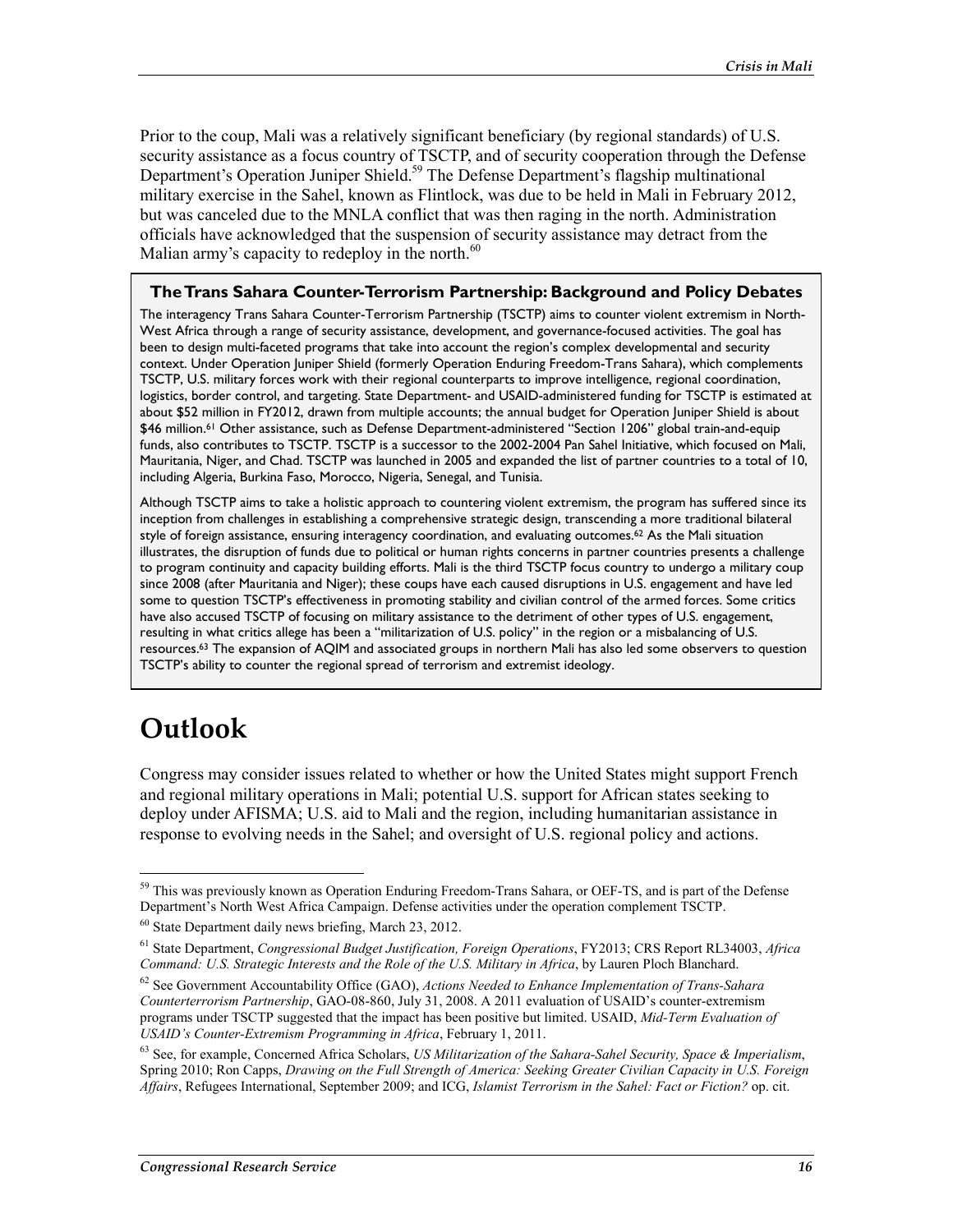Congress may also consider the possible implications of the situation in Mali for the design, emphasis, and evaluation of U.S. policy efforts in the region and beyond.

International policymakers face complex challenges in addressing the situation in Mali, because the threads of Mali's political and security crises are intertwined, and are also tied to a difficult regional context. Notably, given the Malian military's internal problems and capacity shortfalls, it is unclear whether Malian forces will be able or willing to follow French military strikes by securing and holding territory liberated from insurgent groups. Similar concerns apply to probable regional troop contributors, who face significant capacity, logistics, and financial shortfalls. International military operations could also prompt a backlash among northern communities, terrorist attacks by extremists, or additional frictions within the Malian military. Overall, the conditions under which the north could conceivably be reintegrated into the Malian state in a sustainable way remain unclear, and the path to achieving such an outcome uncertain.

U.S. policymakers are likely to continue to debate the merits, legal authority, and potential unintended consequences of counterterrorism activities in Mali and the Sahel. In weighing the often conflicting reports with regard to the regional presence of AQIM and other violent extremist groups, congressional actors may examine the extent to which these groups pose a threat to U.S. targets and interests. Mali's situation can also be examined in the context of ongoing efforts to measure the effectiveness of U.S. policies and aid programs aimed at enhancing regional stability, good governance, and counterterrorism capacity in Africa and beyond.

Emerging policy questions include

- What are the likely scope and duration of French—and potentially other international—operations in Mali, and what end-state do these operations seek? To what extent are any security gains likely to be durable? To what extent is the Malian military able and willing to secure and hold territory cleared by French (and potentially other international) military strikes? What are the prospects for restoring Mali's "territorial integrity and unity," a key goal of international policy efforts under U.N. Security Council Resolution 2085? What are the likely repercussions of the ongoing military operations for regional security and humanitarian conditions?
- What role might the United States play in nascent French and regional military operations in Mali? What budgetary and other resources are available for the various courses of U.S. action? What is the relative importance of the situation in Mali compared to other U.S. policy priorities and national security concerns?
- Do AQIM and loosely allied extremist groups in northern Mali primarily pose a threat to regional security, or do they pose a more direct threat to the United States? What is the likely short-term impact of international military operations in Mali on the level of threat these groups pose to U.S. interests?
- How are AQIM and affiliated groups reacting to international military strikes? What are their military capabilities? While many Malians have been outraged at the harsh punitive measures instituted by Islamist extremist groups in the north, to what extent do these groups benefit from any local support? What types of external support do they receive?
- What is the likely timeframe for Malian national elections, and under what conditions would elections be perceived as credible? In the interim, should the